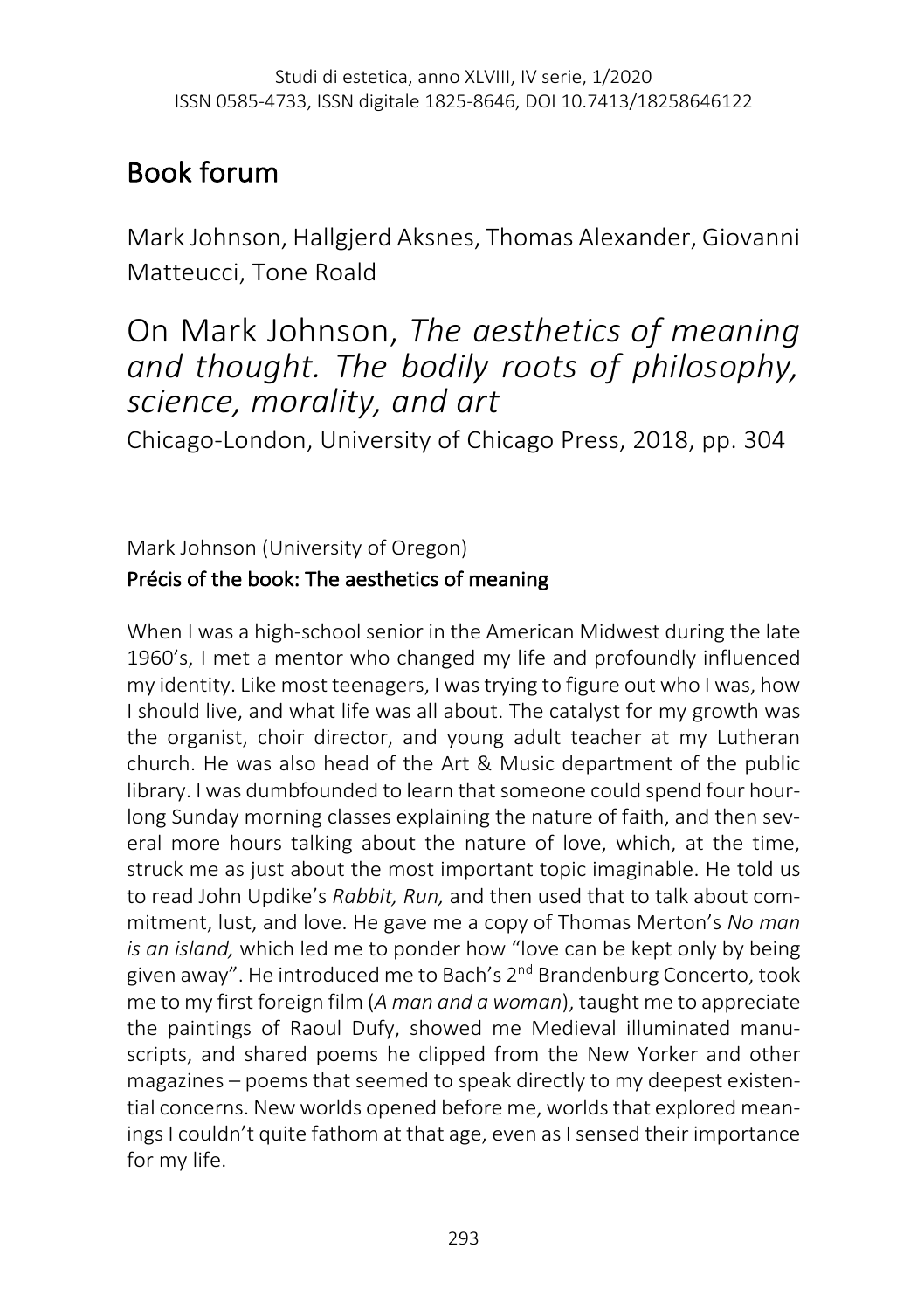Imagine my shock when, as an enthusiastic undergraduate attracted to philosophy as a quest for the meaning of life, I took my first course in the Philosophy of Art. Instead of explorations of art as a vehicle of profound human meaning, what I encountered were philosophical treatments of taste, the universality of aesthetic judgments, the "aesthetic attitude", aesthetic disinterestedness, and the nature of the concept *art*. These are legitimate topics, but none of them seemed to me to capture the way art can reveal possibilities for meaning. In graduate school at the University of Chicago, these same issues predominated, approached with the tools of conceptual analysis characteristic of analytic philosophy. It was assumed that there were distinctly "aesthetic" types of experiences (as contrasted with those which were moral, political, scientific, religious, etc.), and such experiences were taken to be the basis for distinctly aesthetic judgments. The analytic aesthetics of the day was more interested in the *concept* of art than the *experience* of art. Aesthetics had been relegated to the margins of a philosophy concerned mostly with the origins, nature, and cognitive status of concepts, reasoning, and knowledge. Aesthetics was taken to be subjective, based primarily on feelings and emotions, which supposedly made it unfit as a bearer of meaning and truth. A cottage industry arose among aestheticians who tried to defend their sense of the importance of art by shoe-horning aesthetics into some corner of cognitive philosophy, in order to validate its worth as a cognitive process. Mostly, they failed.

My dissertation advisor, Ted Cohen, intuitively understood the key role of the arts in a meaningful human life, but he came at this topic somewhat constrained by contemporary analytic approaches concerned with the cognitive status of the arts. I remain indebted to him for his wise and probing treatments of literary fictions, music, and jokes, all of which he saw as speaking to our human need for meaning, understanding, and wisdom. However, it was not until I got my first job teaching philosophy that I found a way to break somewhat free of the constraints and blinders of mainstream analytic philosophy of art and aesthetic experience. The revelation came in a seminar on Dewey taught by my colleague Tom Alexander, focusing mostly on *Experience and nature*, but ranging widely over other seminal works. There, for the first time, I came to appreciate Dewey's insight that philosophy was the search for meaning, and that this quest had to start from, and transform, experience in its most aesthetically rich sense.

Around that time, I had another major intellectual revelation while I was co-authoring the book *Metaphors we live by* (1980) with the distin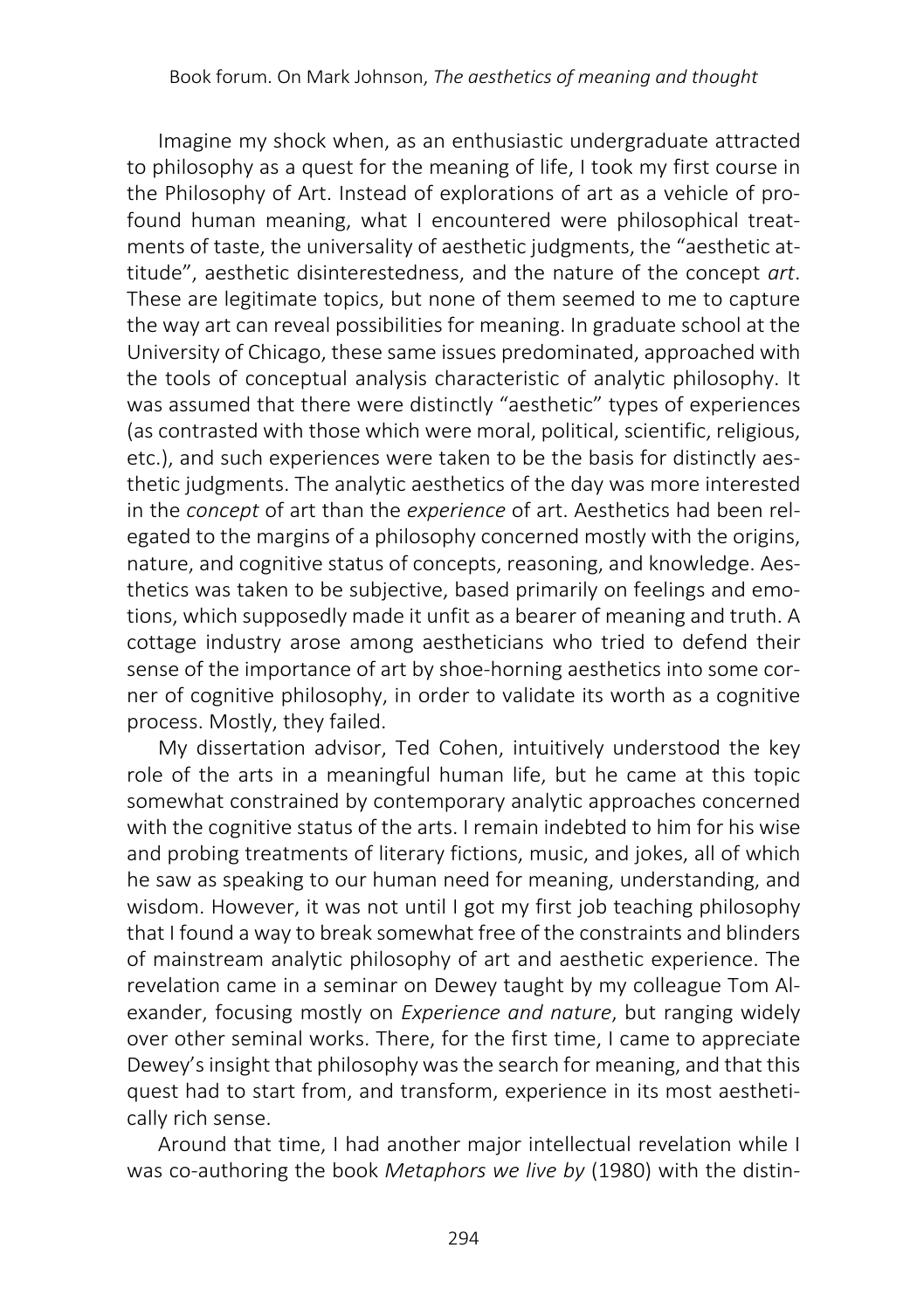guished linguist George Lakoff. George introduced me to need for an empirically responsible, scientifically supported approach to meaning, cognition, and language. With the emergence of the field of cognitive science in the 1970's, that meant that an appropriate philosophic account of mind, thought, and language had to develop hand in hand with the newly emerging sciences of mind. Up through the 1960's, cognitive science was mostly a formal language enterprise grounded in computer science, artificial intelligence, Chomskyan generative grammar, information-processing psychology, and analytic philosophy. Thought was taken to be a series of formal operations performed on meaningless symbols (e.g., a computer language), and so there was no mention of any role for emotions, feelings, qualities, or anything one might regard as aesthetic dimensions.

Things changed dramatically in the 1970's with the emergence of a new second-generation cognitive science that took seriously the bodily basis of meaning and thought (known as Embodied Cognition Theory) and drew on the rapidly developing sciences of mind. Thought was no longer regarded as formal manipulations of intrinsically meaningless symbols, and came to be seen as profoundly rooted in our bodily makeup and our visceral engagement with other people and our world. Instead of formal language models that had little to do with how humans actually think, there was a dawning awareness that all our meaning, thought, values, and actions were the result of the specific nature of our human brains, operating a distinctive human body – a body interacting continuously with physical, interpersonal, and cultural environments. This new, second-generation approach to mind is what I call embodied cognitive science. It took its resources from cognitive linguistics, evolutionary theory, developmental psychology, computational neural modeling, phenomenology, and embodied cognition theory.

Now, you might think that aesthetics has always appreciated the role of the body. If aesthetics is based on feelings and emotions, and these are perturbations of our bodies, then obviously aesthetics recognizes embodiment. The problem, however, is that the received view tends to see this embodiment as a problem, rather than as the key to an understanding of meaning-making. Art and aesthetic experience were seen as problematic precisely because they depend so much on our embodiment. If you assume a mind-body split, and you take the challenge of a philosophy of art to be explaining how a subjective, feeling-based judgment can have some sort of cognitive status, where the cognitive is thought of as a product of conceptualization and reasoning, then you will see our embodiment as something to be overcome, rather than cherished. It was this "problem"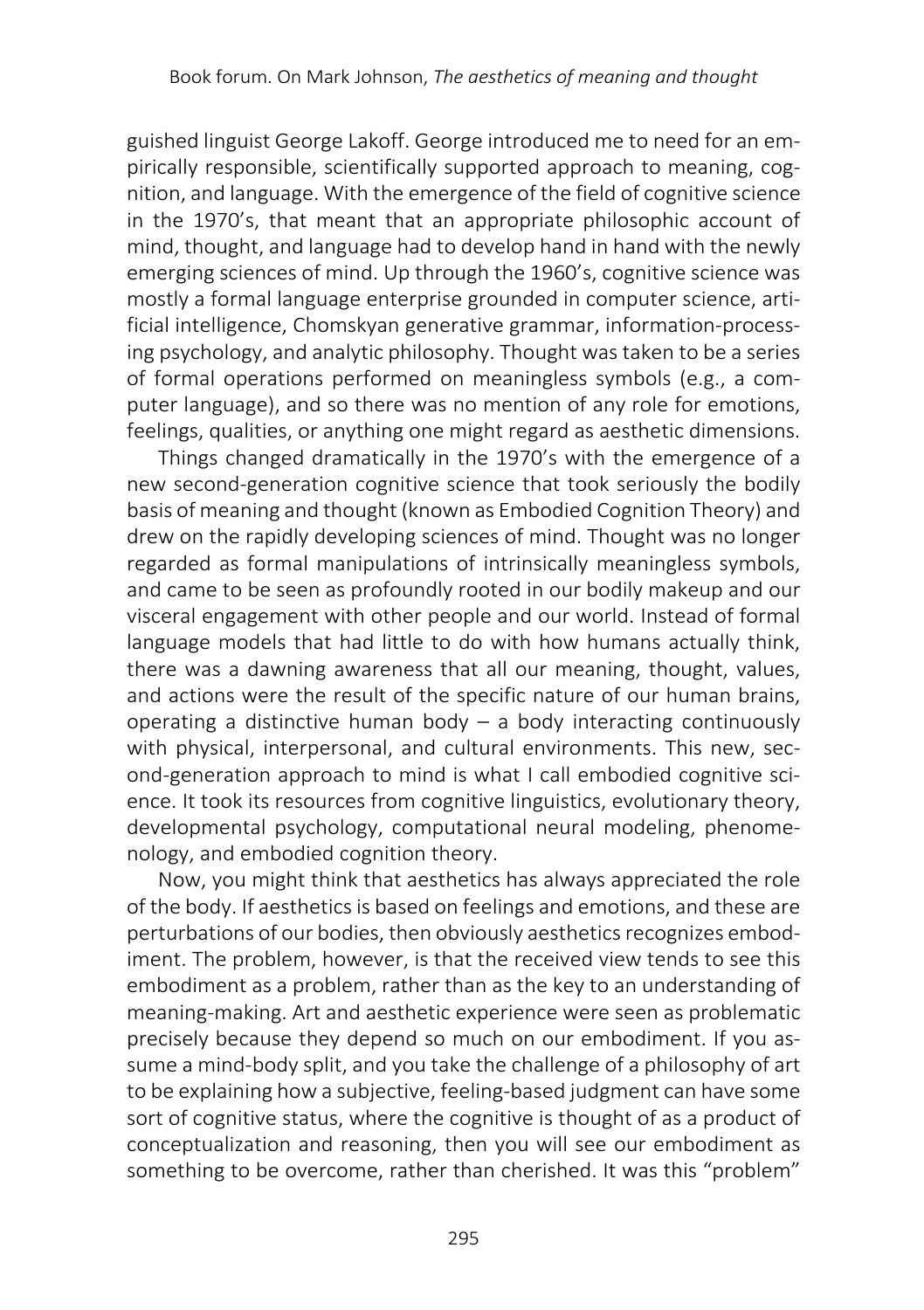of how feeling-based judgments of taste could nevertheless claim universally validity that occupied the first half of Kant's celebrated *Critique of judgment.*

Taking the body seriously – as the locus of everything we experience and do – changes everything. Instead of being banished to the wilderness of subjective (and non-cognitive) feelings, aesthetics becomes the source for all our experience, meaning, thought, values, and actions. You come to appreciate Dewey's founding claim that organism-environment transactions, which he called "experience", are the origin of all the meaning and values we have, and shape the nature of our conceptualization and reasoning. The sensing, desiring, acting animate body becomes the locus of who we are and can become. Mind is in the body, and the body permeates mind.

What does it mean to adopt a body-based aesthetics of life processes? It means that what we are, what we can experience, how we experience anything, and what we can become are all rooted in and shaped by our animal nature. Our brains and bodies are the result of evolutionary processes that establish our current shared neural (and bodily) architecture, which is then fine-tuned by our developmental experiences over the course of our lives. Mind and meaning-making are always in process – emergent functions rooted in our capacities for perception, bodily movement, and feeling. To capture the appropriate levels of emergent functional organization requires multiple methods and forms of explanation. Therefore, to understand mind, thought, and action, you need a pluralistic understanding of how perception works, where our values come from, how consciousness emerges, what role feelings play in thinking and knowing, how actions are generated, how shared meanings are possible, and what art is and does, to name just a few emergent processes. You need a pragmatist embodied aesthetics.

In my own work, that has meant always starting my investigations by examining how experience arises from, and is continuously transformed by, our perceptual, motor, and affective interface with our environment. That interface is not merely sensory-motor interactions. It also includes the working of emotions and feelings, as well as our social transactions with other people. It is our social engagement that makes possible our higher-order shared systems of meaning and value. There are multiple dimensions of this experience-based approach. One component is the recurrent, intrinsically meaningful patterns that emerge, non-reflectively, from our ongoing bodily engagement with our surroundings. Given our evolved functional (perceptual and motor) capacities, our bodily consti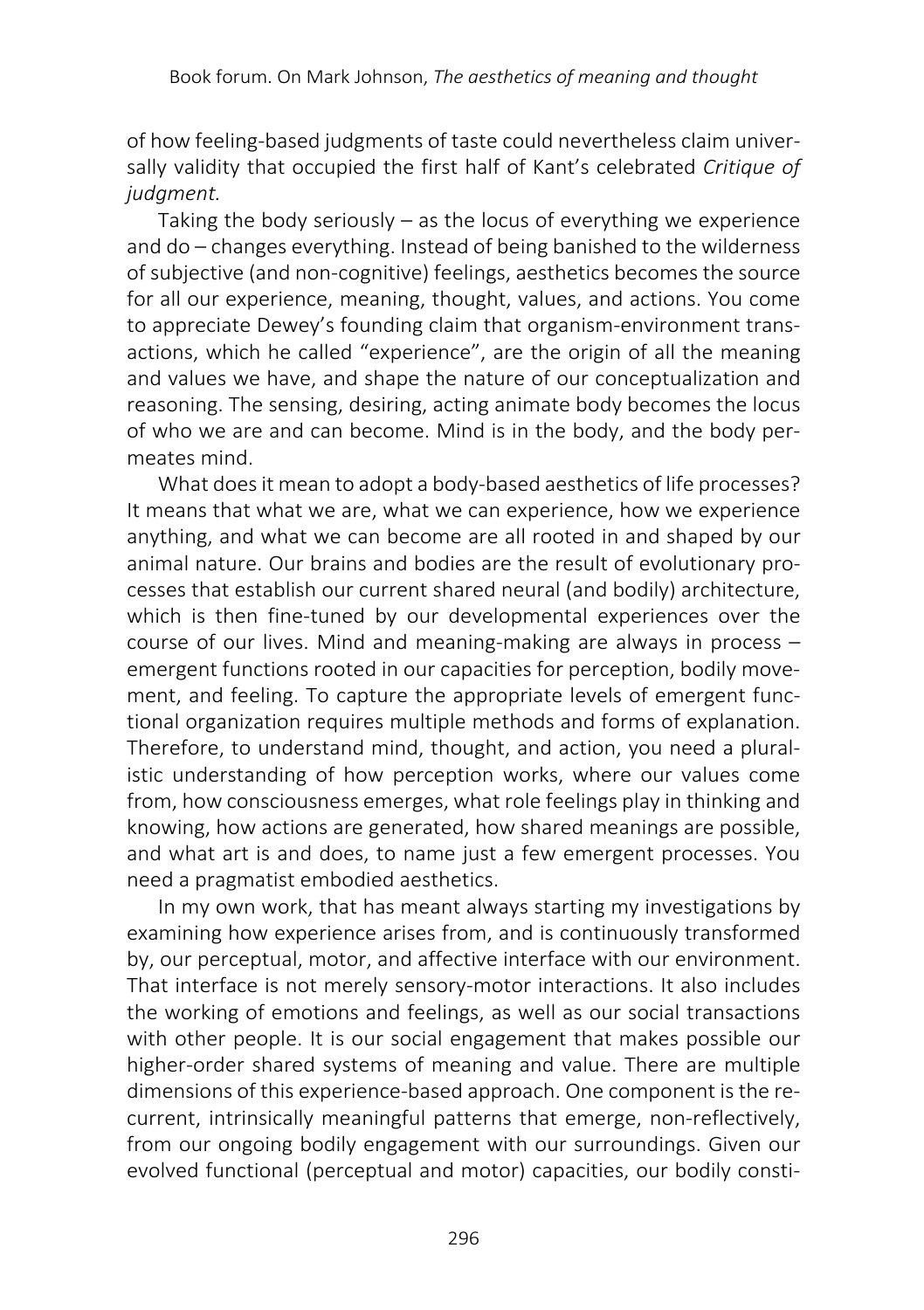tution and size, and the nature of the environments we routinely inhabit, our surroundings will offer recurring affordances (to use J.J. Gibson's apt term) for experiences we have had, are now having, or might have in the future. In separate books published in 1987, George Lakoff and I named these affordance patterns *image schemas*. They include spatial relations schemas (e.g., up/down, above/below, front/back, center/periphery, near/far), object manipulation schemas (e.g., object, grasp, throw, lift, push, pull, catch, punch, kick, etc.), action, or bodily movement, schemas (e.g., walk, run, trot, prance, locomotion, source-path-goal, etc.), and schemas involving qualitative and quantitative change (e.g., scalar intensity schemas such as more/less, hot/cold, wet/dry, crescendo/decrescendo, etc.). You can divide these schemas into various types, if this serves some explanatory purpose, but they are all recurring patterns of our body-environment interactions that operate automatically and mostly beneath the level of consciousness, to structure our meaningful experience. And they are all primitive aesthetic components of our lived experience, stemming from the nature of our bodies and their surroundings.

Another second source of meaning is our evolved capacities for emotions and feelings. In contrast with intellectualist approaches that deny such feeling states any cognitive validity, neuropsychological research reveals the pervasive influence of affective processes in all experience – in what and how we experience, think about, and act on aspects of our world. Emotions developed in animals as mechanisms for maintaining the homeostatic processes necessary for survival and enhanced quality of life. Emotions are thus patterns of bodily response arising from changes in bodily states resulting from interactions with our surroundings. These bodily responses (in breathing, muscular tone and readiness, hormone secretions, energy maintenance) are geared toward our well-being and well-doing. On some occasions, we actually feel these changes in our bodily states in the form of pain, pleasure, energy, lethargy, attentiveness, distraction, elation, anxiety, and so forth. Emotions and feelings are thus primordial processes for preserving and recovering the dynamic equilibrium of our organic selves necessary for survival and flourishing. That is why emotions and feelings can be profoundly meaningful. Felt emotions alert us to the meaning of what is happening to us.

A third critical aesthetic component is the qualitative character of experience. This includes the more obvious perceived visual, tactile, olfactory, gustatory, and auditory qualities that make our experience meaningful and attract our attention and energy. What is the meaning of the red of a strawberry, the fading sunlight on an early winter's day, the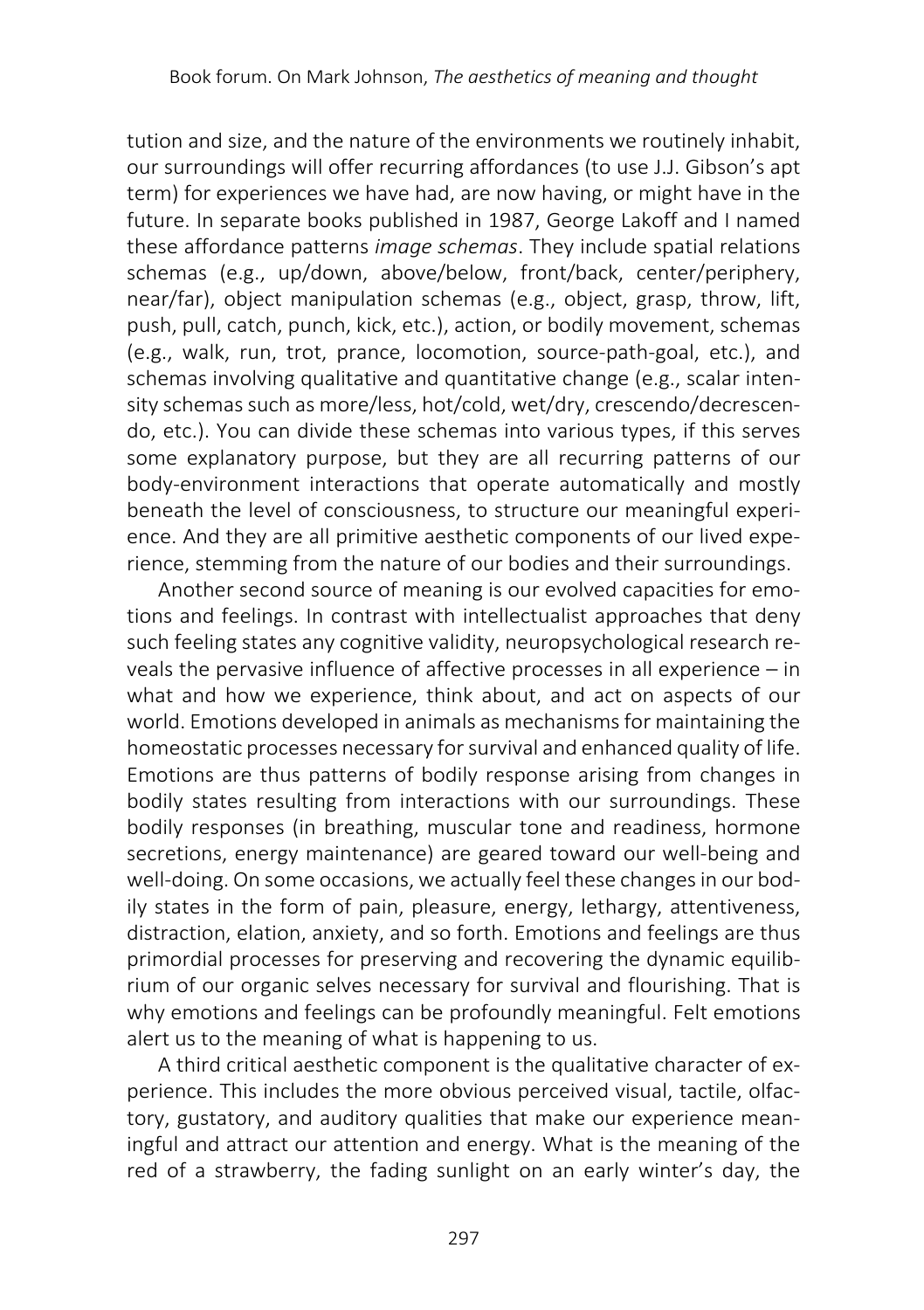sound of wind through the trees, the taste of a ripe peach, or the smell of baking bread? An adequate aesthetics of everyday life would need to explore how these qualities, arising in various perceptual modalities, are meaningful to us. But, beyond these particular qualities, there is also what Dewey called the qualitative unity of a whole situation. Dewey described this phenomenologically as the felt unifying sense of a situation as meaningful. Today we have detailed neuroscience accounts of how this qualitative process underlies our more conscious cognitive acts of conceptualization and reasoning. In perception, for example, there are cortico-limbic pathways that generate a holistic, diffuse, and affect-rich sense of spatial and temporal context. It is this processing pathway that underlies Dewey's notion of a pervasive qualitative unity of a situation. Then, relative to this sense of one's situation, there is a different neural pathway that generates a more focused anxious attentiveness to an object located within that context. So, objects of focal awareness arise from a qualitative contextual background that situates and gives significance to those objects. The point, as Dewey presciently recognized, is that we are first in a qualitatively unified situation, within which we then select objects for attention and projected action. This felt sense of a meaningful experience is the basis for all subsequent aesthetic discriminations.

These three briefly described components are representative, but far from exhaustive, of the aesthetic dimensions shared by nearly all people, by virtue of their biological and social make-up. All three of these dimensions, rooted in our bodies and brains, provide shared aesthetic sensibilities that have led many philosophers of art to claim universal validity for aesthetic judgments, and to claim that great works of painting, music, dance, literature, architecture, and film speak a universal language of feelings and emotions – a shared aesthetic sensibility.

Any naturalistic account of aesthetic dimensions of experience is thus faced with the fundamental question of how mostly unconscious bodily processes involving image schemas, feelings, emotions, and qualities can be the basis of celebrated works of art. The answer is that, from an evolutionary and developmental perspective, the higher capacities, functions, and modes of meaning-making operate through recruitment of ordinary structures, capacities, and processes common to all experiences. These higher emergent levels of functional organization make possible new insights, meanings, and values, but they are all rooted in, and are continuous with, our primordial sensory, motor, and affective processes. The aesthetics of everyday bodily existence can sometimes move, thrill, or sadden us in our daily lives, but in species with language and other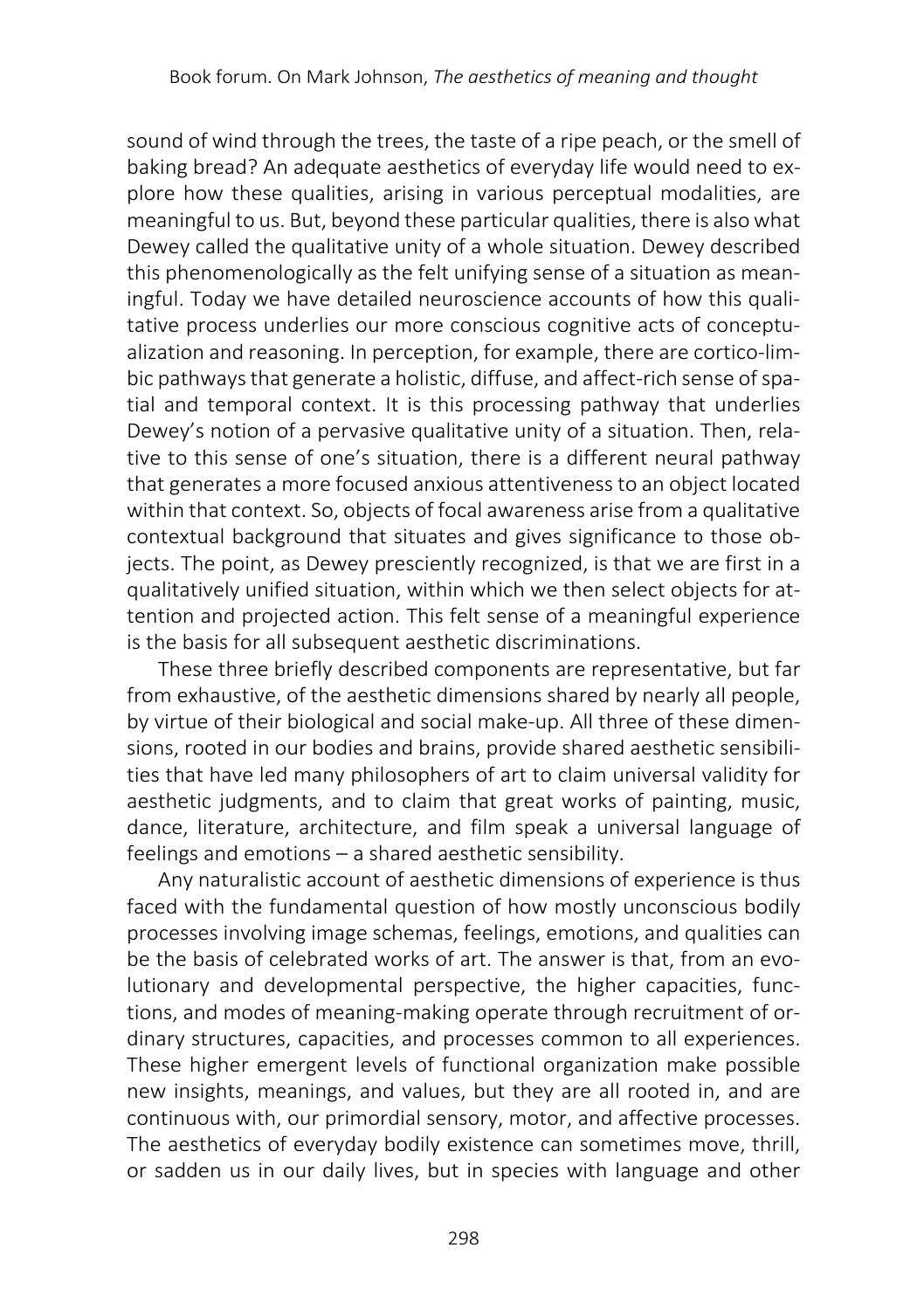forms of symbolic communication, meaning becomes expanded, deepened, and enhanced, giving rise to intensified and enriched significance. This gives us our sense that great artworks are purveyors of complex, emotionally-charged, universal meanings.

One of Dewey's central claims was that what we call works of art are simply exemplary cases of enhanced experience – harmonized, intensified, and enriched experiences resulting from the same aesthetic dimensions that make up any ordinary meaningful experience. The arts are heightened experiences that reveal the rich possibilities for meaning available to us. They invite us to inhabit the world realized in the artwork.

According to this perspective, we value the arts because they are exemplary modes of experience, opening up possible meanings that suggest new ways of living and being. Although there are representational aspects of various arts, art is not necessarily representational. It is not principally a matter of re-presenting something previously experienced or something outside the artwork. Arts do not *re-present* meanings. Rather, they *enact* meanings, both actual and potential. They reveal worlds we can inhabit, and show us ways we can dwell in and experience them meaningfully. In so doing, they transform who we are and how we reach out to the world.

My project, then, in *The aesthetics of meaning and thought,* is to explore the bodily basis of our aesthetic sensibilities, and then to indicate some of the many ways that *all* our cognitive achievements, not just those in the arts, are possible only insofar as they are grounded in the aesthetic dimensions of common experience. An aesthetics of meaning is just as central for science, philosophy, morality, and law, as it is in the arts.

## Hallgjerd Aksnes (University of Oslo)

## Making sense

Mark Johnson's latest book, *The aesthetics of meaning and thought: the bodily roots of philosophy, science, morality, and art* (2018 [= AMT]) is a new milestone in Johnson's unremitting quest to elucidate the ways in which meaning becomes *meaningful* to us. The book is so rich and manyfaceted that it is impossible to do full justice to it within the limits of this short contribution to the book symposium. Thus, I have chosen to concentrate on perspectives from the book that are especially relevant to my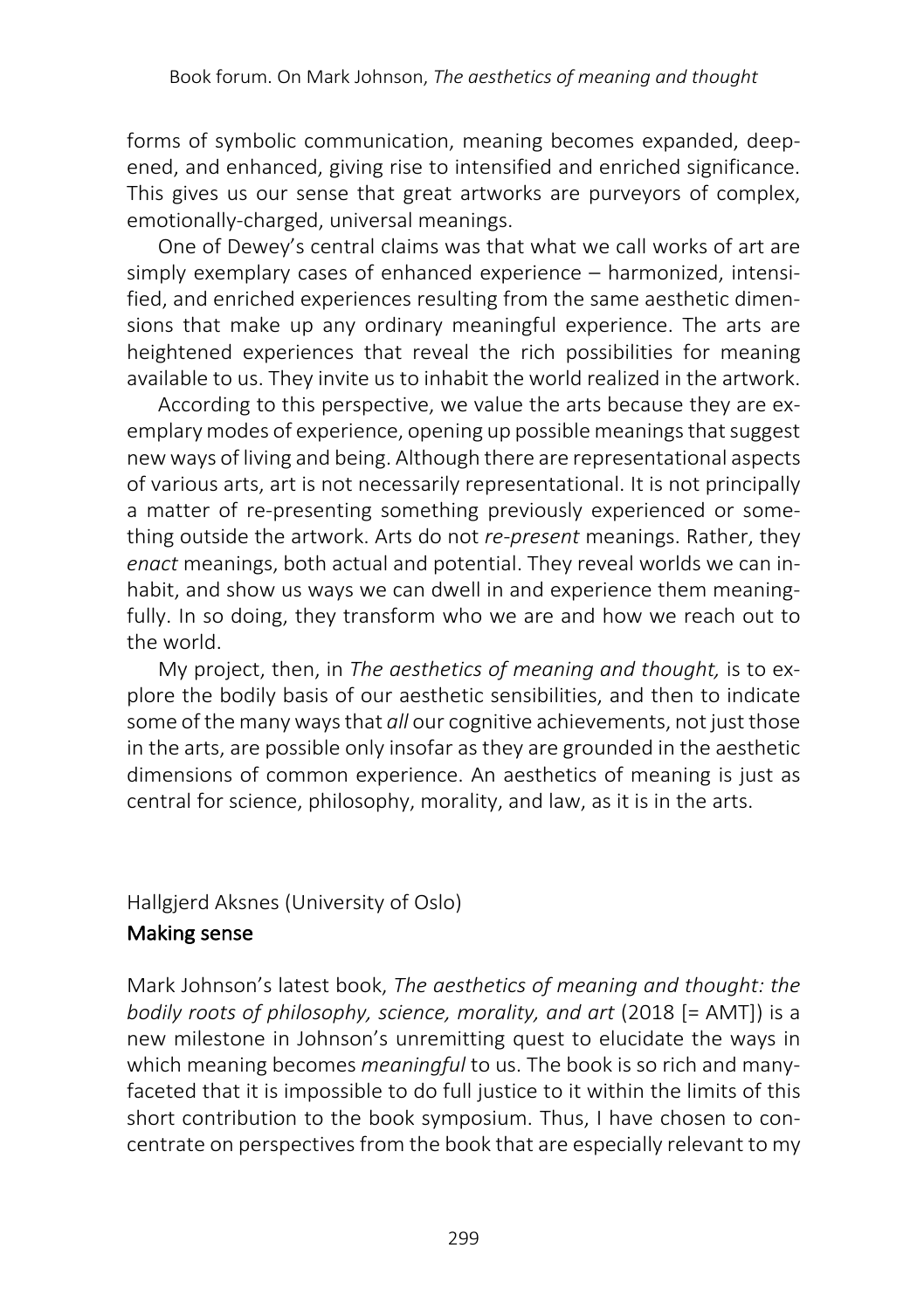own work as a musicologist, where Mark Johnson's philosophy has played a central role in my understanding of musical meaning.

A major tenet of Johnson's philosophy is that all meaning is embodied, whether we are dealing with meaning as it emerges in everyday life (Lakoff, Johnson 1980) or meaning and thought in philosophy, science, morality, and art. Lakoff and Johnson's analysis of conceptual metaphors  $-$  "in terms of which we both think and act"  $-$  (1980: 3) was a seminal contribution to the emerging field of cognitive semantics. Mark Johnson has not been content just to analyze the workings of the conceptual system, however; *The aesthetics of meaning and thought* has taken on the colossal philosophical project of accounting for the implications our embodiment has for "all the processes by which we enact meaning through perception, bodily movement, feeling, and imagination" (AMT: 2). Following John Dewey's *Art as experience* (1934), Johnson subsumes these processes under the term *aesthetic experience*, adding that "*all meaningful experience is aesthetic experience*". His application of Varela, Thompson, Rosch's notion of enaction (see Varela, Thompson, Rosch 1991) to the problem of *meaning*, is in my view one of Johnson's most important contributions to philosophy, and a central part of his argument in *The aesthetics of meaning and thought*.

Johnson's philosophy of experience focuses on "the aesthetics of embodied life" (the title of the introductory chapter), a project that aligns not only with pragmatism, but also with central concerns within phenomenology, hermeneutics, and existentialism. However, Johnson's highly interdisciplinary account goes far beyond the reaches of philosophy, as it also includes insights from cognitive semantics, cognitive psychology, cognitive neuroscience, developmental psychology, and art criticism. Johnson places himself within the relatively new field of *neuropragmatism*, which is founded on a number of key shared themes of pragmatism and neuroscience, identified as: "organism-environment transaction as the locus of activity", "the continuity of experience", "antidualism", "the intertwining of reason and emotion", and "nonreductionism that involves multiple levels of explanation" (AMT: 98-108).

Understanding aesthetics in the broad sense that is advocated in *The aesthetics of meaning and thought*, in every sense of the word *sense*, stands in strong opposition to the dualism inherent in the work of the founding father of modern aesthetics, Alexander Baumgarten. He coined the term "Ästhetik" in *Reflections on poetry* from 1735 (from Greek *aistha-*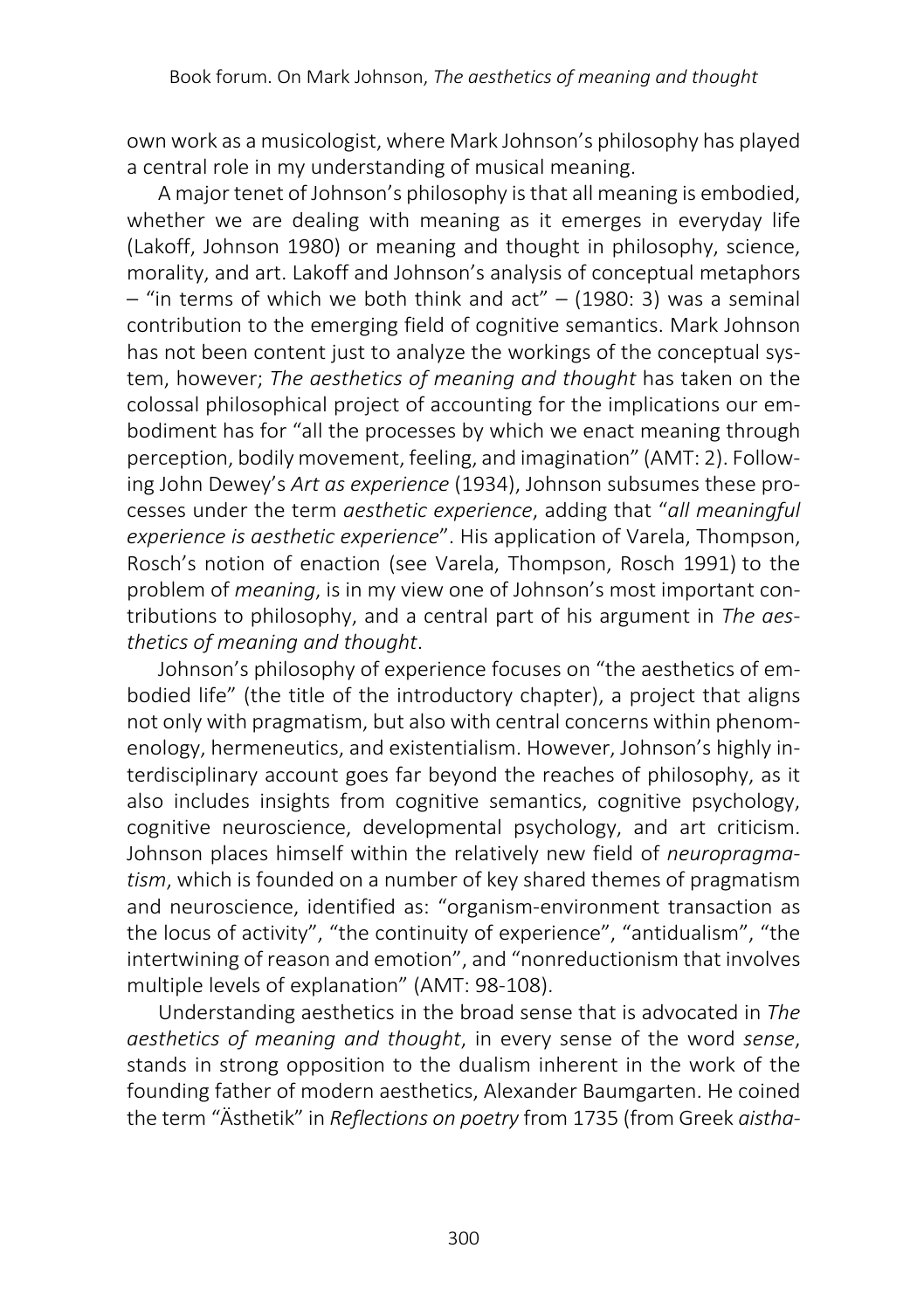*nesthai* "perceive [by the senses or by the mind], feel"1 ) to describe a science of sensory perception, as opposed to logic, the science of intellect<sup>2</sup>. Baumgarten's treatise *Aesthetica* (1750-1758) established aesthetics as a branch of philosophy devoted to art, our sense (feeling) of beauty, and taste; an understanding of aesthetics that is prevalent still today, at least within Anglo-American philosophy<sup>3</sup>. Johnson argues that the separation between sensory perception and thought (or intellect), feeling and reason that is a legacy of Enlightenment philosophy, has led to a marginalization of aesthetics, and a disengagement of art from life, as discussed by Dewey in *Art as experience* (AMT: 13). Johnson's antidualist alternative recognizes perception, feeling, thought, and reason as inextricably intertwined aspects of our "deep visceral, emotional, and qualitative relation to our world" (AMT: 1), which underlies not only artistic experience but *all thought*.

*The aesthetics of meaning and thought* consists of three parts. Part I, "Philosophy and science", focuses not only on the aesthetics but also the *metaphoricity* of meaning and thought in philosophy and science. Chapter 2, titled "Philosophy's debt to metaphor", draws both upon the influential cognitive metaphor theory Johnson developed together with George Lakoff, and upon Johnson's comprehensive (45 pages) introductory chapter titled "Metaphor in the philosophical tradition" in Johnson (1981), which demonstrates the historical depth and contextual breadth of his horizon from the very beginning of his production.

Part II of *The aesthetics of meaning and thought*, titled "Morality and law" argues against what Johnson calls "the moral law folk theory" founded on Kant's rationalist moral philosophy, which views morality as "purely" rule-governed. Johnson transcends the dichotomy between reason and feeling that underlies Kant's philosophy, and argues that morality should instead be regarded "as a system of rationally derived moral laws and moral deliberation *as a process of imaginative projection*" (AMT: 163; emphasis added). According to Johnson, the quality of our moral thinking depends on much more than a knowledge of rules; it is dependent on "(1) the depth and breadth of our knowledge of the physical and social worlds we inhabit, (2) our understanding of human motivation and cognitive/affective development, (3) our perceptiveness of which factors are most

<sup>1</sup> Online Etymology Dictionary, https://www.etymonline.com/word/aesthetic?ref=etymonline\_crossreference

<sup>2</sup> See Walton et al., https://www-oxfordartonline-com.

<sup>3</sup> See Scruton, Munro, https://www.britannica.com/topic/aesthetics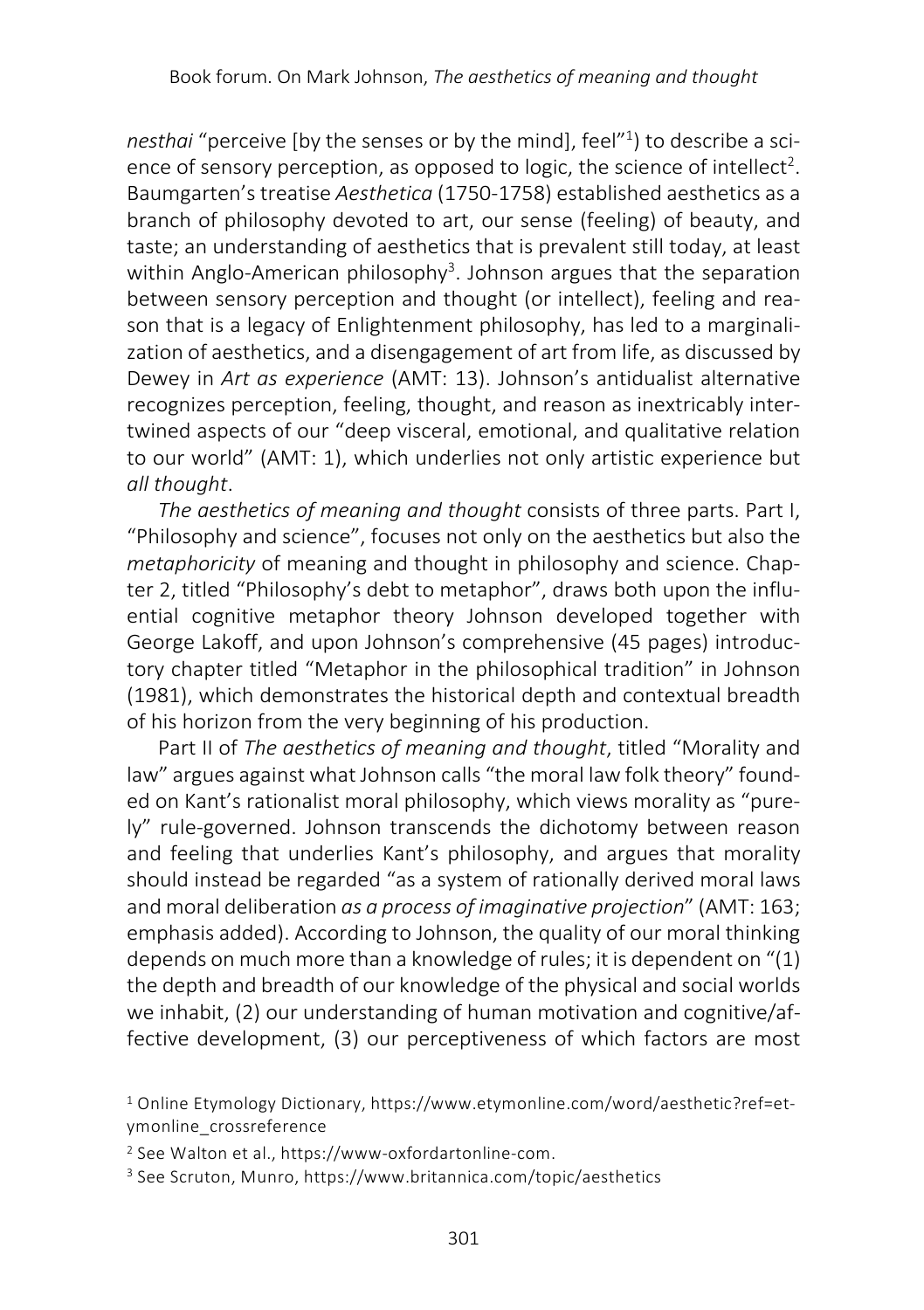relevant in a particular situation, and (4) our ability to simulate the experiences and responses of other people with whom we are interacting<sup>4</sup>. It is thus as much an affair of imagination as it is an appropriation of prior knowledge" (AMT: 171).

And now, finally, we have come to my favorite part of the book, Part III, "Art and the aesthetics of life", which is both about art and about what Johnson calls "Dewey's big idea for aesthetics" (the title of chapter 10), defined by Johnson as: "Every relatively meaningful and fulfilled experience is individuated by a pervasive unifying quality" (AMT: 226). Johnson points out three convictions underlying Dewey's philosophical orientation: "(1) *Philosophy should begin and end with experience, taken in the richest, deepest sense*; (2) *aesthetic dimensions are what constitute the character of any fully developed and meaningful experience*; and (3) *attention to the qualitative aspects of experience is the key to an understanding of human mind, thought, language, and value*" (AMT: 225-6). This brings Johnson to the conclusion that "the test of a philosophy is its ability to deepen, expand, enrich, and liberate our experience, and this requires that we begin and end our philosophical inquiries in the qualitative depths of experience" (loc. cit.).

But where, then, does *art* come in? Johnson appropriates Dewey's view of fulfilled experience as "art in germ", regarding art as "experience in its consummatory, eminent sense" (AMT: 232). He continues: "Art reveals, through immediate presentation of qualities unified in a comprehensive whole, the meaning and significance of some aspect of our world, either as it was, is, or might be. At its best, art shows us the meaningful possibilities of our world"5 (loc. cit.). Johnson does not only discuss art in general, however, but also specific literary, musical, and visual artworks, and the meanings he enacts in these interpretations – sensitive *sensings*, in every sense of the word *sense* – is for me among the ultimate highlights of *The aesthetics of meaning and thought*. I will now make a short digression into music therapy in order to argue for my view that Mark Johnson is not only an eminent philosopher, but also an *artist*. In a recent article (see Aksnes 2017) I have applied perspectives from pragmatism and Johnson's philosophy to a discussion of my Norwegian colleague Even Ruud's

<sup>4</sup> On AMT: 166 Johnson characterizes this ability as empathetic imagination.

<sup>5</sup> Dewey's insight that the work of art "presents the world in a new experience", is one of many interesting parallels between Dewey and hermeneutic philosophers like Martin Heidegger (1936) and Paul Ricœur (1975; 1983). Incidentally, Ricœur was Mark Johnson's doctoral advisor together with Ted Cohen at the University of Chicago.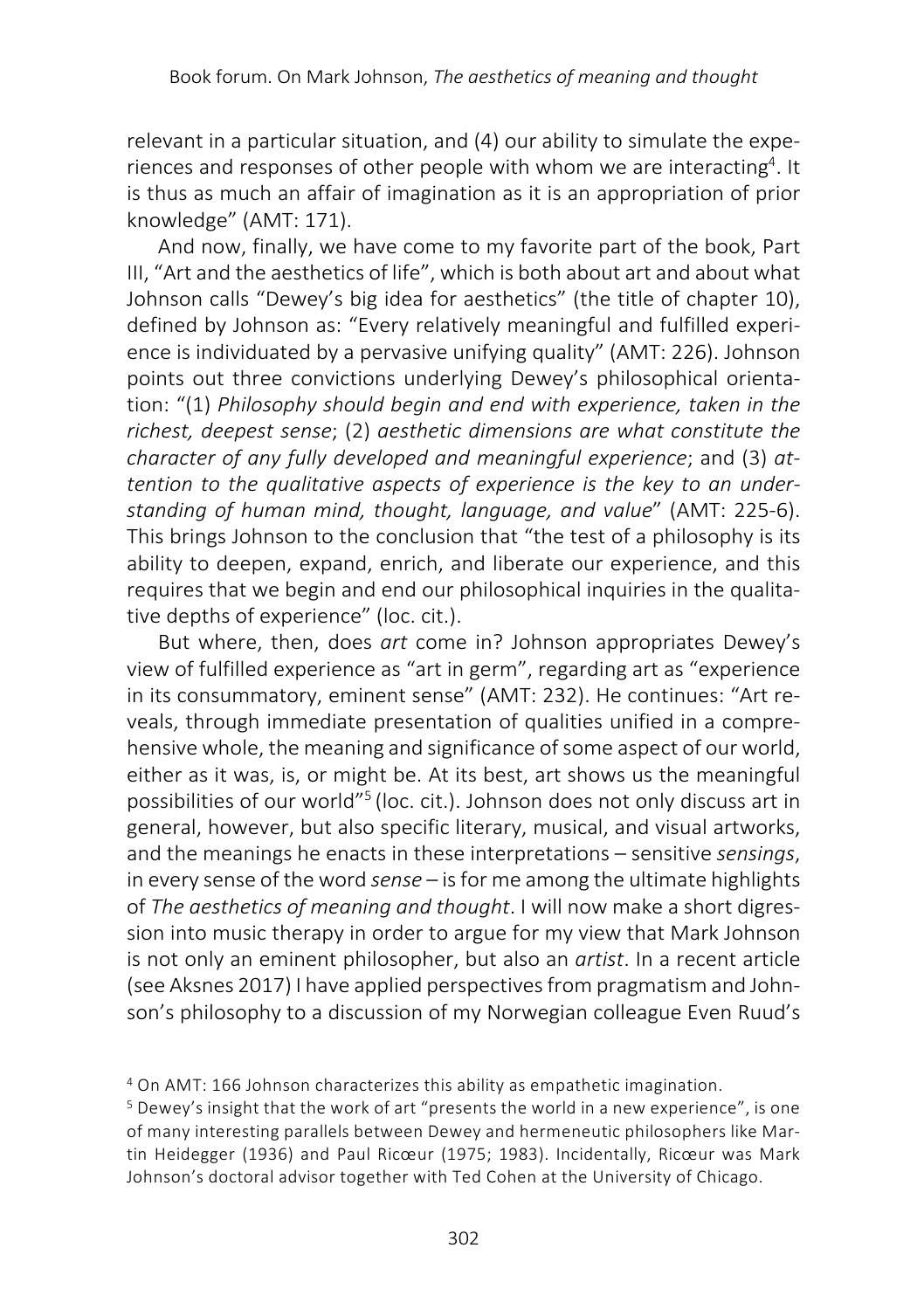notion of "acting together" ("samhandling") in music therapy. Here I argue that so-called *receptive* music therapy (i.e. music therapy that takes music listening as its point of departure) is not at all passively receptive, as is implied when we use the term "reception" for the appropriation of artworks' meanings; but rather "actively acting" ("aktivt handlende"), as we say in Norwegian – or *enactive*, as I will say from now on, following Johnson. In this light, enacting meaning through the "reception" of an artwork is not only receptive, but also constitutive – we *create art* when we enact meaning in and through art, adding our own meanings, and thus contributing to the artworks' *play* of meaning and *history of effect*, as Gadamer (1960) notes.

In chapter 9, "Identity, bodily meaning, and art", Johnson writes about embodied schemas and feeling contours in music, discussing the philosopher Susanne Langer and her description of music as the "tonal analogue of emotive life" (Langer 1953: 27). He also refers to the developmental psychologist Daniel Stern's notion of vitality affects (see Stern 1985); basic, amodal activation contours, which as both Stern and Johnson note, "are most evident in temporal arts, such as music and dance, in which there is some kind of actual or virtual movement" (AMT: 219). Other references in Johnson's account of embodied schemas and feeling contours in music, are in Johnson, Larson (2003) as well a list of other musical metaphor theorists who have applied cognitive metaphor theory to their work: Lawrence Zbikowski, Janna Saslaw, Michael Spitzer, Juha Ojala, Arnie Cox, and myself. I find that he is mistaken, however, when he states that we have given "much more profound and sophisticated treatments of embodied musical meaning" than himself (AMT: 220). Johnson's beautifully sensitive sensings of *Somewhere over the rainbow* (2007), and not least *Singin' in the rain* in the introductory chapter of *The aesthetics of meaning and thought* (see AMT: 23-4), are to me among the very most profound and sophisticated enactments of embodied musical meaning because they demonstrate so fully the *felt sense, pervasive qualitative unity, emotions and feelings, embodied schemas and feeling contours* of musical experience – all of the embodied dimensions of experience that Johnson lists in "Identity, bodily meaning, and art" (AMT: 211).

What is it about *Singin' in the rain* that is so *moving*? Johnson discusses how art "presents or enacts the very patterning of our waxing and waning feelings as they change in quality, force, directedness, or manner of movement. Music famously accomplishes this latter task, because musical experience is a form of metaphorical motion" (AMT: 23). He draws upon the work of the phenomenologist of dance Maxine Sheets-John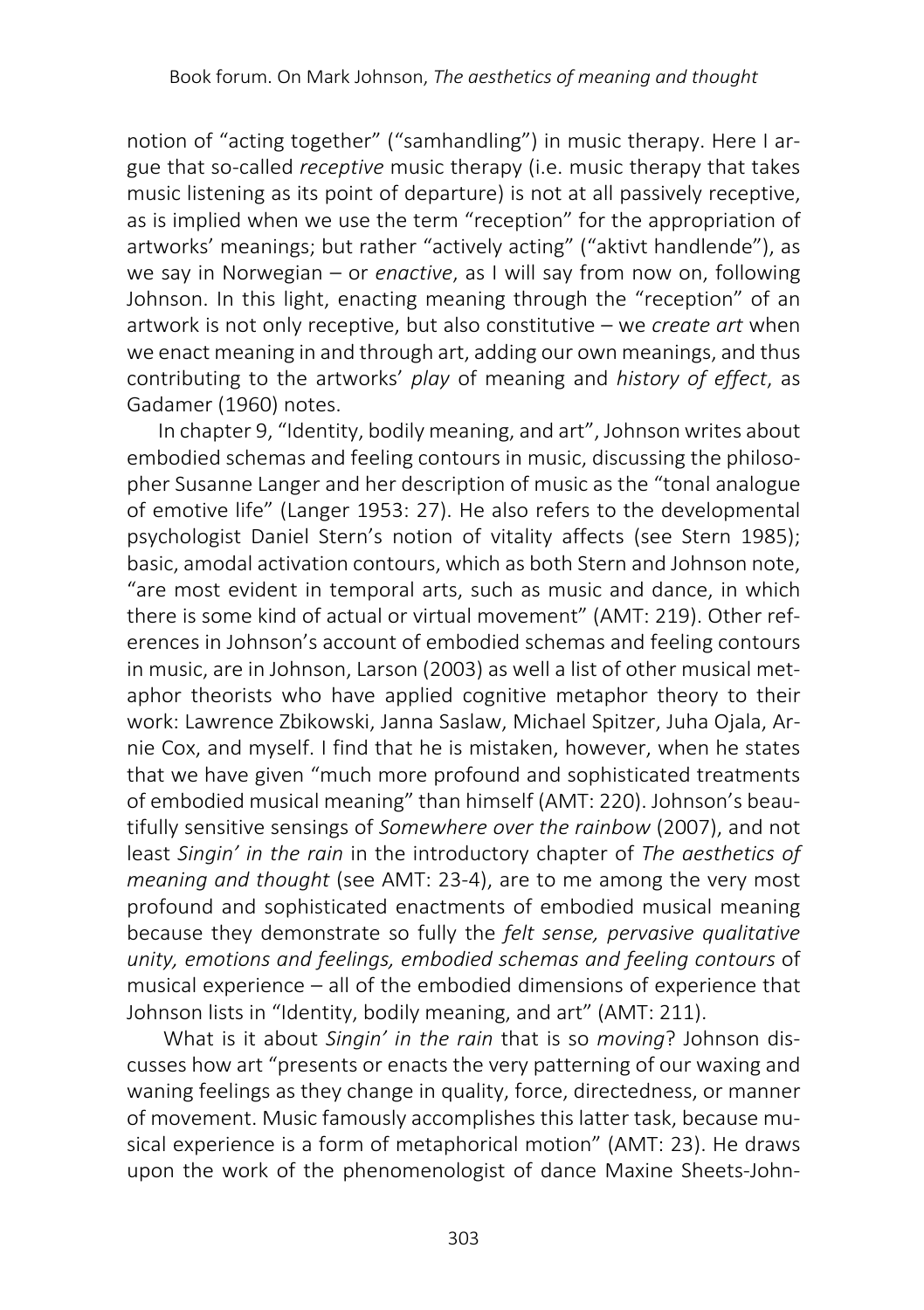stone (see Sheets-Johnstone 1999), remarking: "Put music and dance together in a musical, and you have a powerful visceral enactment of the complex and nuanced emotional dimensions of meaning" (loc. cit.). Johnson then writes with empathetic enthusiasm about Gene Kelly and Debbie Reynolds' goodnight kiss on the doorstep, Kelly's big smile, and his merrily strolling doo-dloo-doo-doo-ing. He continues: "The arch up from 'I'm' to 'si-i-ing' is a felt rush of positive emotional tension – a surging up of sheer joy – mirrored in his floating walk, his upturned face, and his open posture. […] The effect is the felt swelling of positive feeling gushing up and dropping down slightly as it pours out" (AMT: 24). What beautiful poetry! As a musicologist specializing in the impossible task of describing music in words, I feel compelled to add: …and the *sweet* orchestral harmonies, the *yearning* effect of the long dominant stretch and *drawn out*<sup>6</sup> cadence accompanying the two loved ones' final kiss – a harmonic incorporation of the ATTRACTION schema. Not to mention Kelly's infatuated echolalia, where Reynolds' "California *dew*" is transformed into a repetitive, rhythmically entraining "doo-dloo-doo-*doing…*" (Not very surprisingly, when we are in love, the same areas of the brain light up as in OCD.) And the orchestra's swelling *crescendo*<sup>7</sup> – nothing but a heart in love can surge<sup>8</sup> like the swelling crescendo of an orchestra! As well as the perfect synchrony between Kelly's elated movements – his playful strumming on the umbrella, tap dancing, swirling, leaping, bounding, skipping up and down the sidewalks, silly swooshing and splashing with his feet – and the *sounding music*; the man and the music mirroring each other perfectly… Such a perfect exemplification of the psychologist Charlotte Wolff's description of elation in Wolff (1945): "Elation is shown by a wealth of unnecessary movement, fast motor speeds, exhibitionist behaviour, spontaneous, emphatic and rhythmical gesture and self-assertiveness".

We could go on forever, the experience of *Singin' in the rain* being so rich, heterogeneous and multi-faceted that describing it is an "infinite task" (as Edmund Husserl admitted towards the end of his life). The point is not to *replicate* the magnificently multimodal experience of *Singin' in the rain*. This would be a futile task, anyway, as many aspects of this experience are sensory, and thus not accessible to language – words can never completely capture the richness of the *felt sense* of our experiences. However, philosophers and art critics can describe *aspects* of artistic

<sup>6</sup> "Drawn out" is one of the vitality affects Stern lists in Stern 1985: 54.

<sup>7</sup> Also on Stern's list (loc. cit.)

<sup>8</sup> Also on Stern's list (loc. cit.)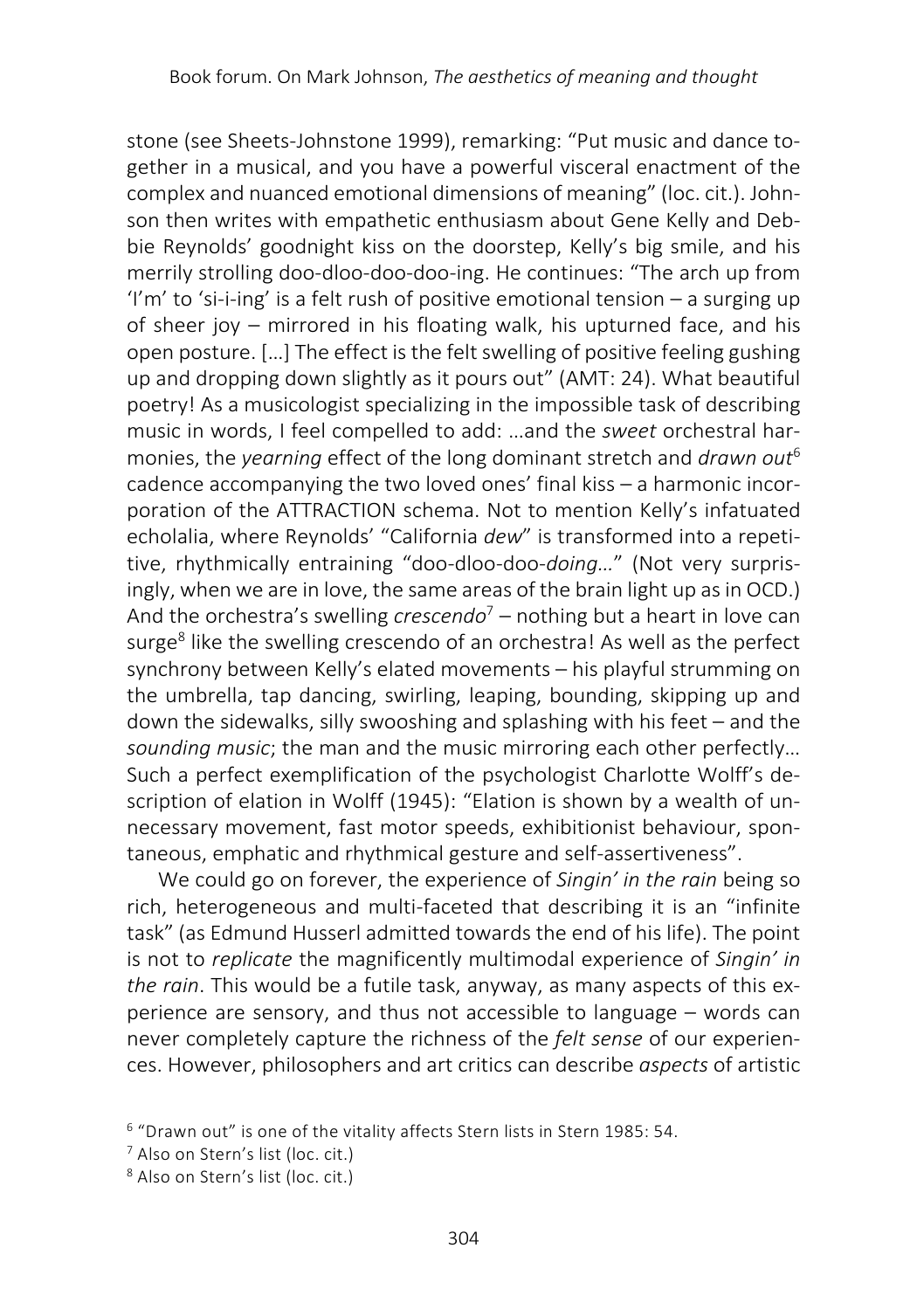experience. For instance, we have all *felt* the rush of joy of being in love (our hearts leaping with joy, analogous to Gene Kelly's octave-leaping "I'm si-i-ing"); we have *expressed* love and joy through rushes of movement and playfully skipping steps, not least during childhood; and we empathetically and imaginatively *identify* both with the emotional expressions of other people (Gene Kelly's happy smile, happy voice, and elated movements), as well as with perceived emotions "in" the music. Musical joy, like a smiling face, happy voice, and silly swooshing splash, is *contagious* – even more contagious than the Coronavirus! That is why people are rushing to their balconies all over the world to play with, and for, each other these days; to share empathetic humanity and contagious musical joy during the Coronavirus crisis. Thank you, Italy, birthplace of opera, for this splendid idea!

Music, which "presents or enacts the very patterning of our waxing and waning feelings as they change in quality, force, directedness, or manner of movement", is especially apt for affect attunement and health promotion, whether it is enacted within a therapeutic context or as mental hygiene out on the balconies. The etymology of health, "whole", hints at the existential promise that lies in paying more heed to the important aesthetic dimensions of meaning and thought, which *integrate* our bodyminds. This can also explain the great popularity of techniques like mindfulness and yoga in our disembodied Western cultures, where we need to relearn to pay attention to the bodies we are taught to ignore. We need more than just music, art, mindfulness, and yoga, however – we also need Mark Johnson, to tell us *why*.

#### Bibliography

Aksnes, H., *Filosofiske perspektiver på Even Ruuds samhandlingsbegrep*, in K. Stensæth, G. Trondalen, Ø. Varkøy (eds.), *Musikk, handlinger, muligheter. Festskrift til Even Ruud. Skriftserie fra Senter for forskning i musikk og helse*, (CREMAH); 10. NMH-publikasjoner; 2017: 4. Oslo, Norwegian Academy of Music, 2017, pp. 169- 85.

Dewey, J., *Art as experience*, (1934), in *The later works*, 1925-1953, vol. 10, ed. J.A. Boydston, Carbondale, Southern Illinois University Press, 1987.

Gadamer, H.-G., *Truth and method*, (1960), New York, Seabury Press, 1975.

Heidegger, M., *The origin of the work of* art, (1936), in *Martin Heidegger, revised*  works, London, Routledge, 1993, pp. 143-212.

Johnson, G., Larson, S., *Something in the way she moves: metaphors of musical motion*, "Metaphor and Symbol", 18/2 (2003), pp. 63-84.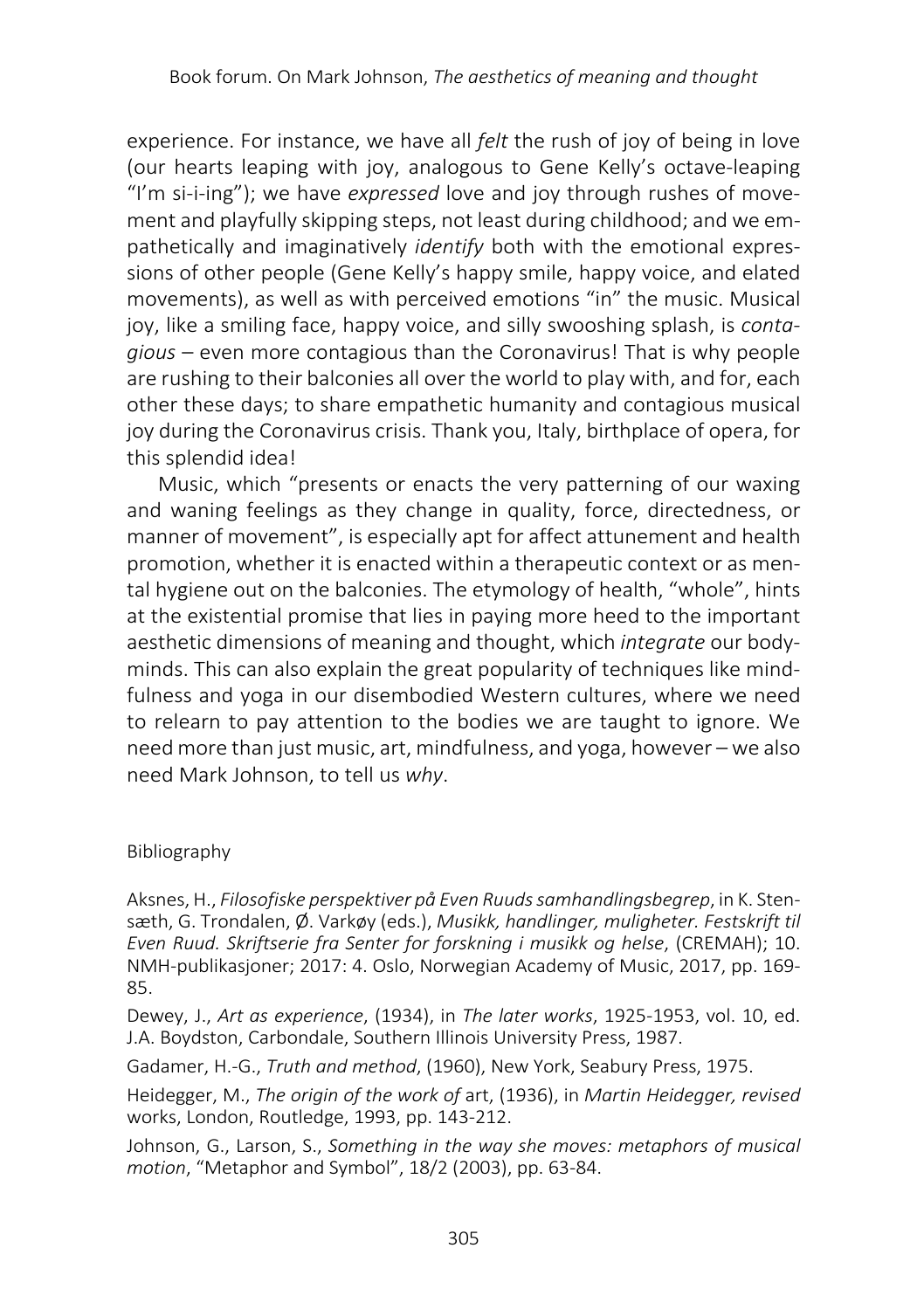Johnson, M. (ed.), *Philosophical perspectives on metaphor*, Minneapolis, University of Minnesota Press, 1981.

Johnson, M., *The aesthetics of meaning and thought. The bodily roots of philosophy, science, morality, and art*, Chicago-London, The University of Chicago Press, 2018 [= AMT].

Johnson, M., Lakoff, G., *Metaphors we live by*, Chicago, University of Chicago Press, 1980.

Langer, S., *Feeling and Form*, New York, Charles Scribner's Sons, 1953.

Online Etymology Dictionary, https://www.etymonline.com/word/aesthetic?ref= etymonline\_crossreference.

Ricoeur, P., *The rule of metaphor: Multi-disciplinary studies of the creation of meaning in language* (1975), Toronto, University of Toronto Press, 1978.

Ricoeur, P., *Time and narrative*, vol. I, (1983), Chicago, Chicago University Press, 1984.

Scruton, R., Munro, T., *Aesthetics*, in *Encyclopedia Britannica*, https://www.britannica.com/topic/aesthetics.

Sheet-Johnstone, M., *The primacy of movement*, Amsterdam, John Benjamins, 1999.

Stern, D.N., *The interpersonal world of the infant: A view from psychoanalysis and developmental psychology*, New York, Basic Books, 1985.

Varela, F.J., Thompson, E., Rosch, E., *The embodied mind: Cognitive science and human experience*, Cambridge (MA), MIT Press, 1991.

Walton, K.L. et al, *Aesthetics*, in *Grove Art Online*, https://www-oxfordartonlinecom.

Wolff, C., *A psychology of gesture*, (1945), London-New York, Routledge, 2017.

Thomas Alexander (Southern Illinois University Carbondale) Mark Johnson's aesthetic revolution in philosophy

Alfred North Whitehead notes that one of the fundamental tasks of philosophy is to reveal the "tacit presuppositions" permeating the thought of an era (see, for example, Whitehead 1929: III, 67). He goes on to note that because they are tacit in no way diminishes their influence. On the contrary, they often are highly determinative of the salient and conscious concepts of a given worldview. A philosophy that can reveal some of these submerged features is therefore extremely valuable for doing just that. If it happens to offer a deeper, truer, and more wholesome approach to the central concerns of life  $-$  let us just say "wisdom"  $-$  it is more valuable by far. Such, I believe, is the legacy of the body of work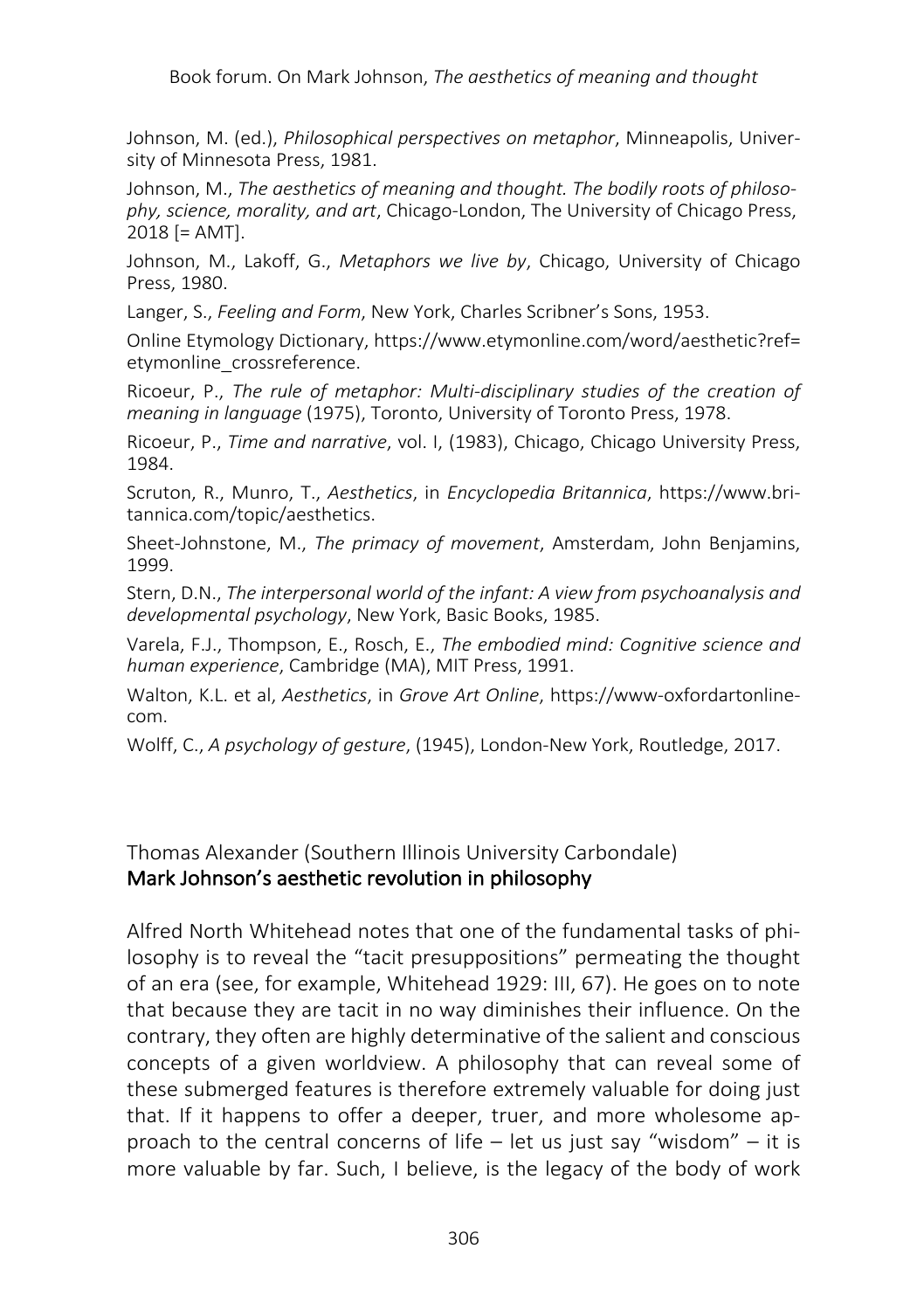Mark Johnson has accomplished. His work not only reveals operative inherited assumptions in Anglophone philosophy, but effectively calls them into question while offering an alternative path, a *via imaginativa*, worthy for future philosophical inquiry. I wish here to examine the implications of "aesthetics" as Johnson conceives it for the exploration of cultural selfunderstanding, an *aesthetics of existence*. Specifically, I wish to extend Johnson's idea of imagination and metaphor in the genesis of cultural symbols, especially those core cultural themes that function in constituting a "world". Such tropes and symbols that lie at the core of cultural webs are articulated as "mythoi", accounts that reveal *important* meanings and values in that world<sup>1</sup>. Thus, my aim here is to point out an application of Johnson's philosophy of embodiment toward an "aesthetics" of culture.

Johnson's work began with a focus on the neglected subject of metaphor, not only defending it as a form of rational meaning but as offering insight into the ways in which the living body and its various structures shapes the very intelligibility of our understanding of the world. Though beginning as a reconstruction of Kant, the project was significantly recast with Johnson's "Deweyan turn". This would eventually lead toward a more ecological theory of experience and meaning, where the dualism of subject and object was overcome for an interactive involvement between living human beings and the world. The topic of imagination, the reconstruction of Kant, and the turn toward a more robust ecological view of experience led him to discern the tacit presuppositions that had dominated modern philosophy, variously described as "Objectivism", "the Enlightenment view", and the "Folk theory". In other words, Johnson's project began with a direct challenge to the presuppositions of the Enlightenment's views of reason, imagination, mind, body, concept, meaning, and feeling. This is clear in the very first bold lines of *The body in the mind*:

Without imagination, nothing in the world could be meaningful. Without imagination, we could never make sense of our experience. Without imagination, we could never reason toward knowledge of reality. (Johnson 1987: ix)

This flies in the face of the view, which Johnson sums up in that inaugural book under the term "Objectivism", the assumption that the world

<sup>&</sup>lt;sup>1</sup> Since the term "myth" now inevitably refers to false stories, I have designated the term "mythos" to stand for any important story or narrative structure that reveals a key aspect of the identity or a person, group, or world.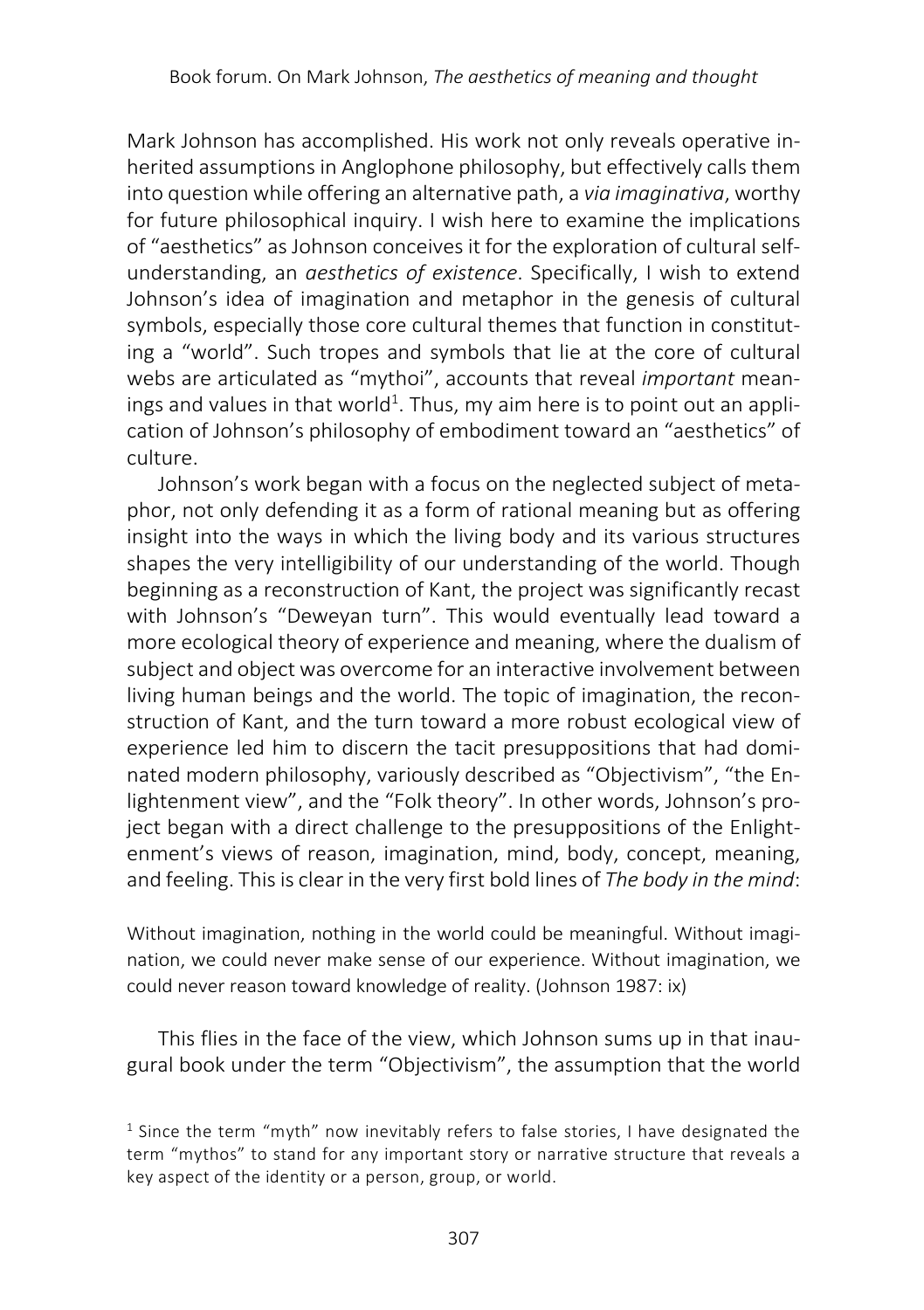is a totality of "objects" awaiting description in propositional form<sup>2</sup>. The truth of this world of objects, i.e., "facts", is a literal truth that is capable of purely formal expression. "Reason" here is not grounded in human embodiment, but aspires to a God's eye view, the world as a system of facts. Objects have properties and relations; concepts refer to such entities; categories give an overview or meta-description of these concepts. The purpose of philosophy since the advent of the modern period has been understood as the quest for knowledge. The "problem of knowledge" has been considered as *the* central concern, and philosophy is understood to be in partnership with the sciences as "grounding" or "clarifying" them<sup>3</sup>. Philosophy is epistemology. This is perhaps one of the most pervasive, unquestioned tacit presuppositions in contemporary Anglophone thought. A review of the specializations of faculty in philosophy departments in the Anglophone world drives this truth home. Those who do question it are dismissed as "not philosophers".

What happens when imagination is put at the heart of human understanding? First the meaning of imagination changes. It is not the random, inexplicable, arbitrary faculty. This interpretation was the mirror image of the Objectivist account of reason<sup>4</sup>. Rather, Johnson proposed, imagination is the way human beings mean, the way we engage a qualitative, moving world in terms of its possibilities, as process, not a completed system of facts. We grasp the world in terms of its possibilities, not just its actualities. Early on, Johnson focused on what he and linguist George Lakoff call "image schemata"<sup>5</sup>. An image schema, Johnson says "is a recurring, dynamic pattern of our perceptual interactions and motor programs that gives coherence and structure to our experience" (Johnson 1987: xiv). They are ways experience is organized – not from "behind" the phenomena like Kantian categories, but as projections of the human lived body as means of making sense of our environment. Metaphor is a key way such projections are made. A range of meanings clusters about the fact we are upright beings: we crawl and learn to stand and walk; to do these we must balance ourselves. Thus we describe someone as an upright or balanced person, as fallen or unstable, as coming to "stand on his

<sup>2</sup> To be precise, Johnson 1987 was Johnson's first book as solo author; it had been preceded by the co-authored book Johnson, Lakoff 1980.

<sup>&</sup>lt;sup>3</sup> This assumption, by the way, is a prime example of what I mean by "mythos".

<sup>4</sup> Richard Rorty can be considered an exemplar of this "ironist" relativism.

<sup>5</sup> This was a term borrowed from Kant's first and third Critiques and an attempt to give some substance to the idea. troubling accounts. See Johnson (156 f.).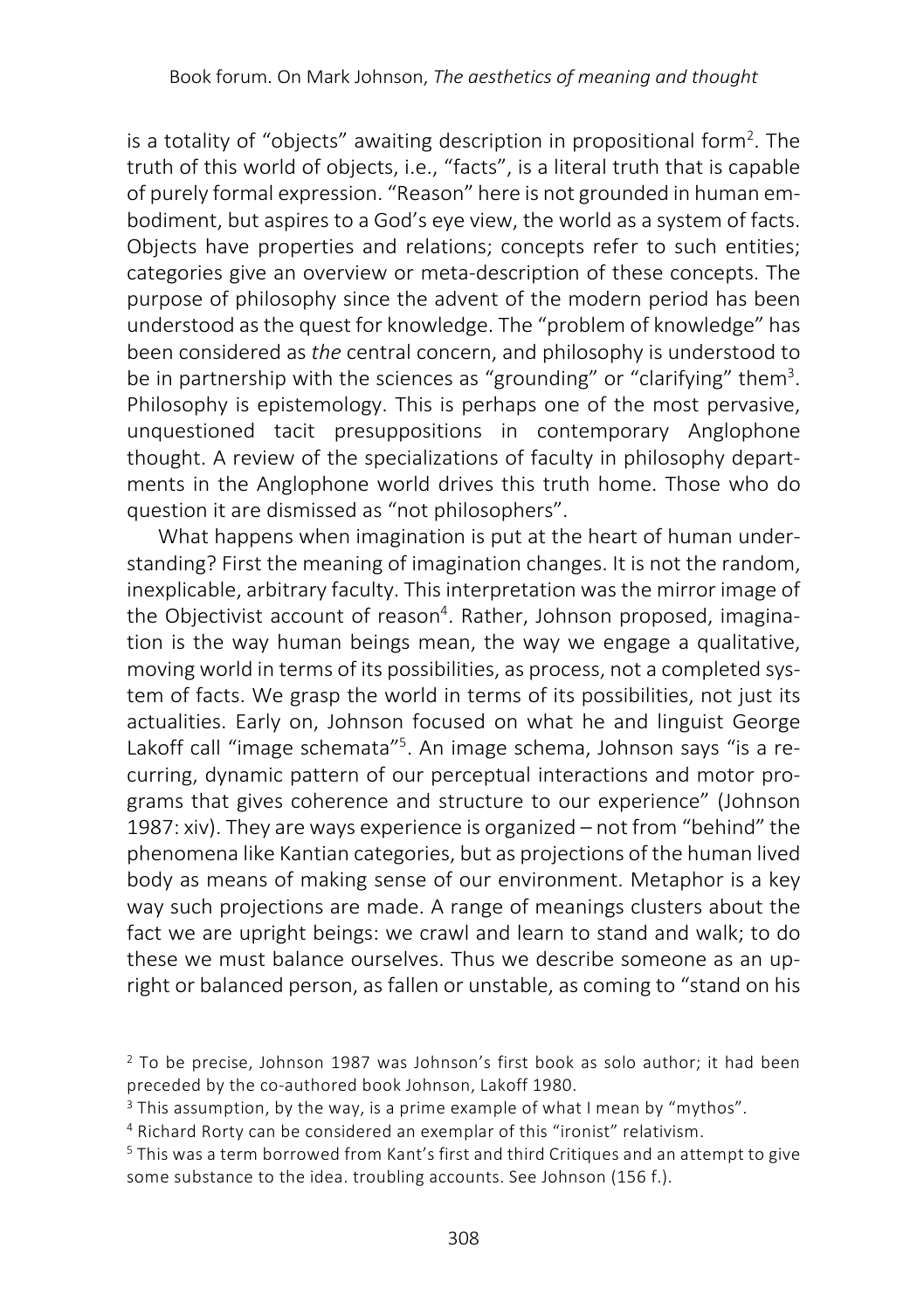own two feet", and so on<sup>6</sup>. These various patterns do not fit in a "core concept"; they radiate in complex and surprising ways<sup>7</sup>. It is important to note that these schemata are so pervasive as often to pass by conscious notice. Many defenses of "literalism" are laced with such metaphors unwittingly. They are also creative and active in organizing experience, making them a primary way we "have a world" at all<sup>8</sup>.

In Kuhnian fashion, *The body in the mind*, by detecting and trying to solve an anomaly, led to a general paradigm shift in the conception of meaning and so of philosophy. In subsequent books and papers, Johnson made his "Deweyan turn". *The aesthetics of meaning and thought* is the mature fruit of this transformation. The struggles to help Kant overcome himself are gone and a robust Deweyan naturalism is in place<sup>9</sup>. In particular this shift involves (1) a recognition of the role of what Dewey calls "the felt pervasive quality" of a situation as providing a determination of the discrete, focal and conscious features of experience and (2) a refusal to treat the mind, brain, or nervous system as a "thing" on its own, separate from the ecological perspective of the whole organism-in-its-environment. Johnson is fond of Dewey's admonition: "To see the organism in nature, the nervous system in the organism, the brain in the nervous system, the cortex in the brain is the answer to the problems that haunt philosophy" (Dewey 1925: 224)<sup>10</sup>. While the first leads toward a view of experience as pervaded by aesthetic quality capable of being intensified and made conscious (the task of art), the second leads to a boldly ecological and non-reductionistic view of nature. The idea that all experience is an instance of "knowing" is given up as is the idea that "naturalism" aspires to physics or neurology and not also – maybe more so – to ecology, anthropology, and  $art^{11}$ .

Aesthetics, on Johnson's view, is no longer a neglected corner of the project of epistemology, concerned with a special "attitude" or limited to the themes of art and beauty and how judgments about them are possible. It now has central import as dealing with the creation of meaning and

<sup>6</sup> See Johnson (71 f.).

<sup>7</sup> See Lakoff 1987, especially chapter 6.

<sup>8</sup> See Johnson 1987: 98, 171-2.

<sup>9</sup> See Johnson's final judgment on Kant in Johnson 2018 [= AMT]: 9-10.

 $10$  For Johnson's account of the role of quality as a pervasive feature of situations, see AMT: 224-41, chapter 10, "Dewey's big idea for aesthetics".

 $11$  The idea that any experience is ultimately an instance of "knowing" is perhaps one of the most tenacious "tacit presuppositions" of contemporary philosophy. Dewey had rejected it by the late 1890s.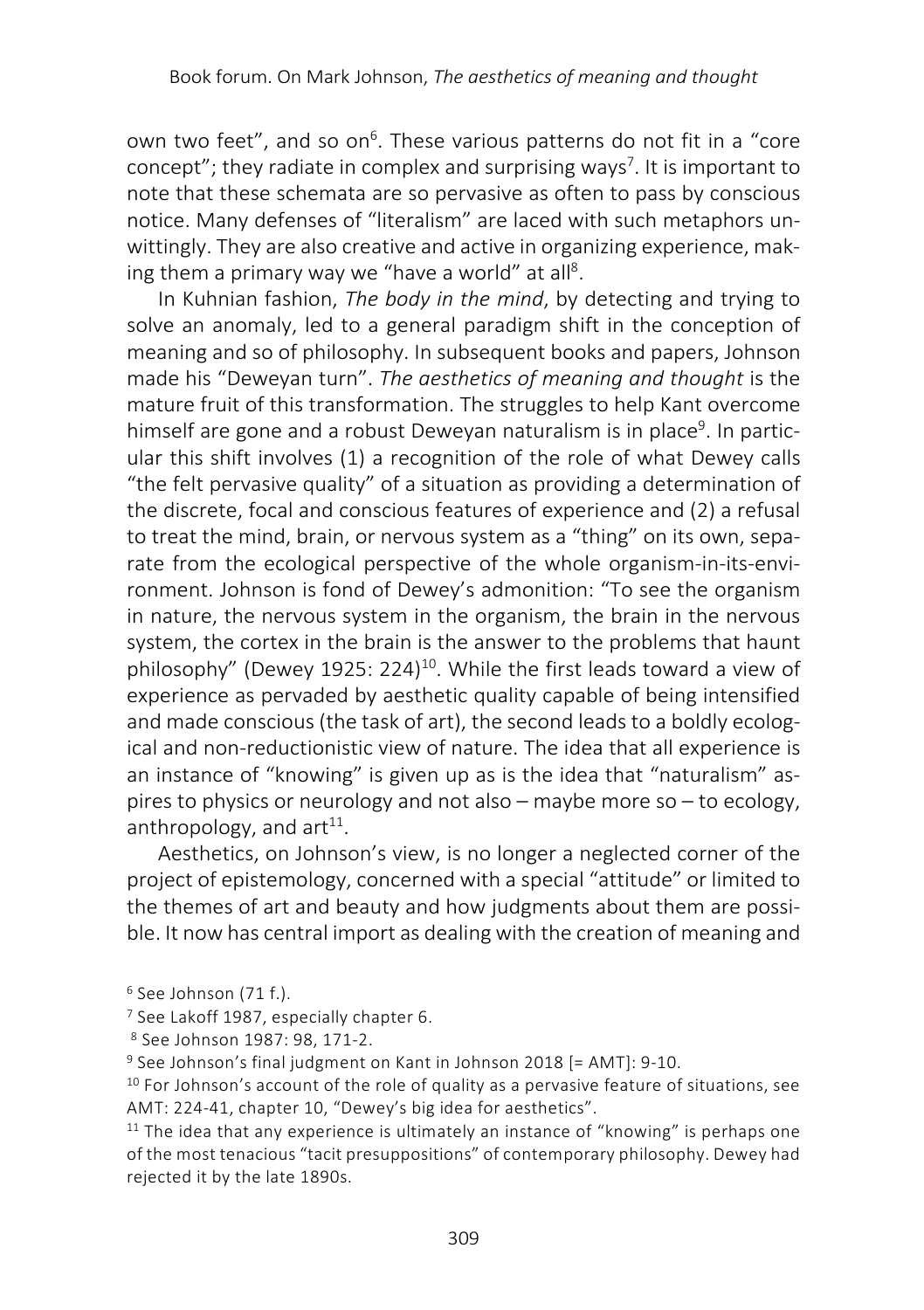value in human existence. "I contend", says Johnson, "that […] aesthetics is not merely a matter of constructing theories of something called aesthetic experience, but instead extends broadly to encompass all the processes by which we enact meaning through perception, bodily movement, feeling, and imagination" (Johnson 2018 [= AMT]: 2). This is an "aesthetics of our bodily, worldly existence" (AMT: 13-4; see: 24-5). Aesthetics is an exploration of the way we engage both the actualities and possibilities of the world, the "affordances" of the world (AMT:  $11$ )<sup>12</sup>.

Johnson's view of aesthetic meaning, then, is the basis of a general theory of meaning, rooted in our bodily existence deep below the cognitive and propositional level. And it becomes most fully realized in conscious experiences that are qualitative intensifications of our general experience<sup>13</sup>. Johnson has developed the implications of this theory for ethics as well as art. I would like in the space left to connect it with some ideas of my own on the philosophy of civilization. I agree with Johnson that human beings are makers of meaning. In fact, I believe human existence has a drive toward the experience of embodied meaning which I have termed "the Human Eros"<sup>14</sup>. Not only do we make meaning but when meaning is stripped from our lives, we suffer and even die $15$ . One of the functions of culture is to provide the Human Eros with an environment of experienceable meanings and values, a cosmos, as it were.

Cultures exist as ways of sustaining the Human Eros, which is why cultural heritages are tended, protected, and passed down. We need to have a sense not just of the meaning of the world capable of symbolic articulation and aesthetic encounter but of our identities, who we are, as well. This organization of meanings and values into a system I call a "spiritual ecology"16. So: the Human Eros seeks to create and sustain spiritual ecologies, cultural worlds within which we can encounter meanings and values and have a sense of who we are. All sorts of cultural practices and objects contain core cultural meanings that help refresh and strengthen the central tropes that define a group or an individual. A trope is like an image schemata: it is a structure capable of a variety of forms of embodi-

<sup>13</sup> This is Dewey's famous thesis in *Art as experience*. See especially chapter 3, "Having an experience".

14 See the title essay in Alexander 2013.

<sup>15</sup> The basic idea for this comes from Frankl 1986.

<sup>16</sup> See Alexander 2013: chapter 14, "Eros and spirit".

 $12$  The term "affordances" comes from psychologist J.J. Gibson and denotes the specific ways animals relate to their environments in terms of coordinating specific actions and definite possibilities. See Gibson 1986.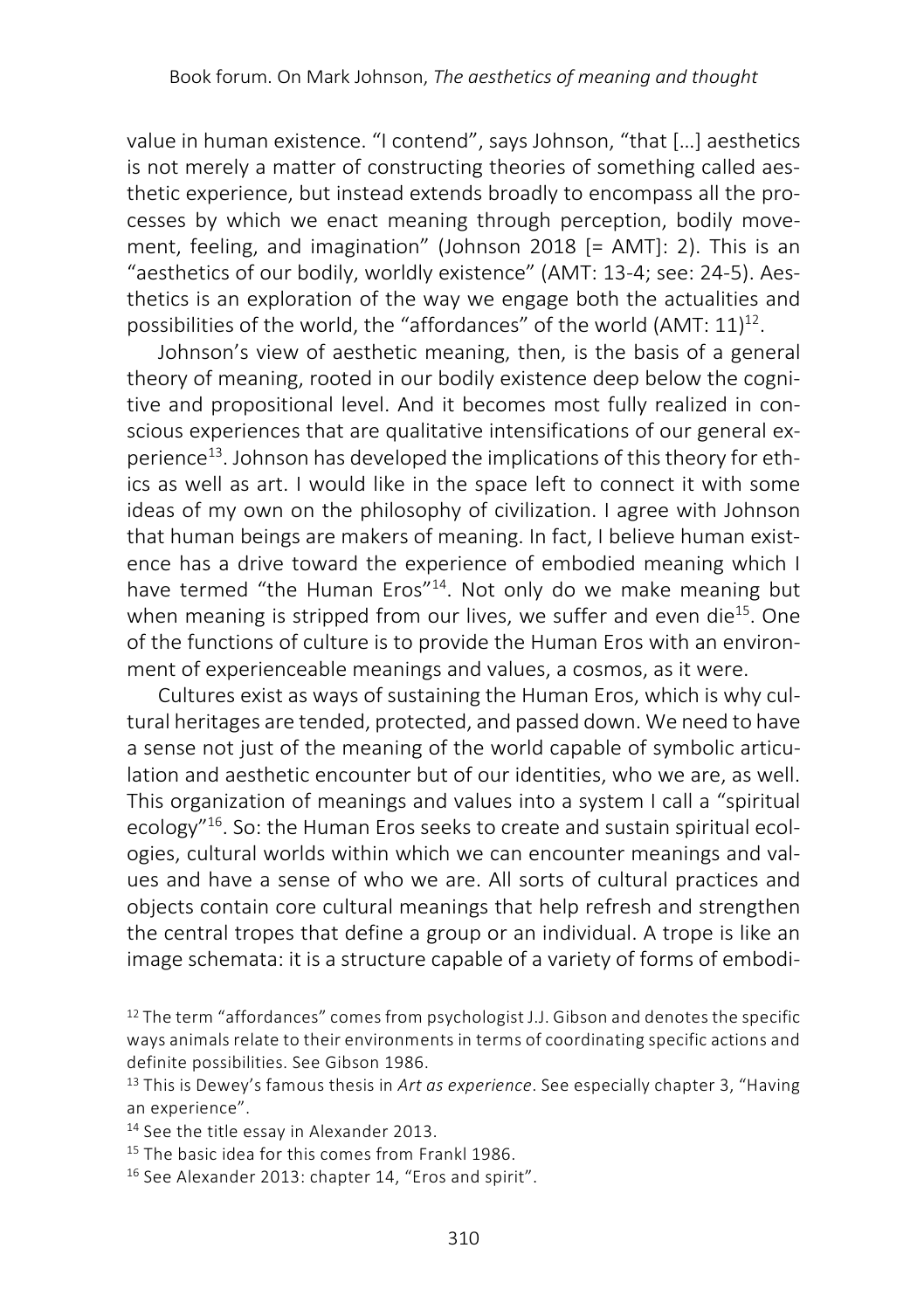ment within a culture. The tropes of "freedom" or "individualism" in American culture can be embodied in paintings, movies, ceremonies, legal entities (like the Constitution), intellectual works and so on. Tropes function as ways in which a culture continues to recognize its meaning in the world in various embodiments.

The articulation of a trope, to repeat, is often through "mythos". A mythos is any story (or implicit narrative structure) that conveys a sense of identity of self or important features of the world; it is an important story which if lost or changed would significantly alter the meaning and possibly the value of that which it is about<sup>17</sup>. We all have central stories that concern our core identities: where we are from, our childhood, our communities, nationalities and so on. Should any of these core stories be modified or lost we ourselves would undergo change. A mythos, then, is an *important* story in the sense it has to do with the articulation of the meaning of existence. It involves tropes as schemata that compose the central meanings for the identity of an individual, a group, or a culture. Mythoi provide the concrete ways of embodied meaning. Insofar as a range of tropes may come into play and so have mutual proximity and relevance to each other with explicit and implicit mutual implications, they need to have these relationships exposed and explored. Thus, many cultural works, especially artworks, are concerned with disclosing and trying to resolve these tensions. As the Hebrew idea of God evolved from that of a merely *powerful* being to that of a *moral* one, it became necessary to explore the problem of evil. This has been a persistent theme in western culture from *The book of job* on.

Aesthetics, then, in Mark Johnson's view, is the study of embodied meaning. My extension of embodiment aims toward a study of culture, especially in terms of central tropes and mythoi. They can reveal "tacit presuppositions" that are highly operative if largely unconscious. For four hundred years western philosophy has operated its own tropes and mythoi focused around the project of science. In believing itself to be "rational" and "scientific", philosophy lost touch with its history and the importance of imagination and aesthetic experience. Mark Johnson's aesthetic revolution opens up a way of recovery of these suppressed dimensions of meaning and a creative field for as yet only barely tried adventures in ideas. As Johnson has often said, "the stone that was cast away

<sup>&</sup>lt;sup>17</sup> A mythos need not be linguistic; a temple, dance, musical piece, ceremony, etc. all have syntactic structures.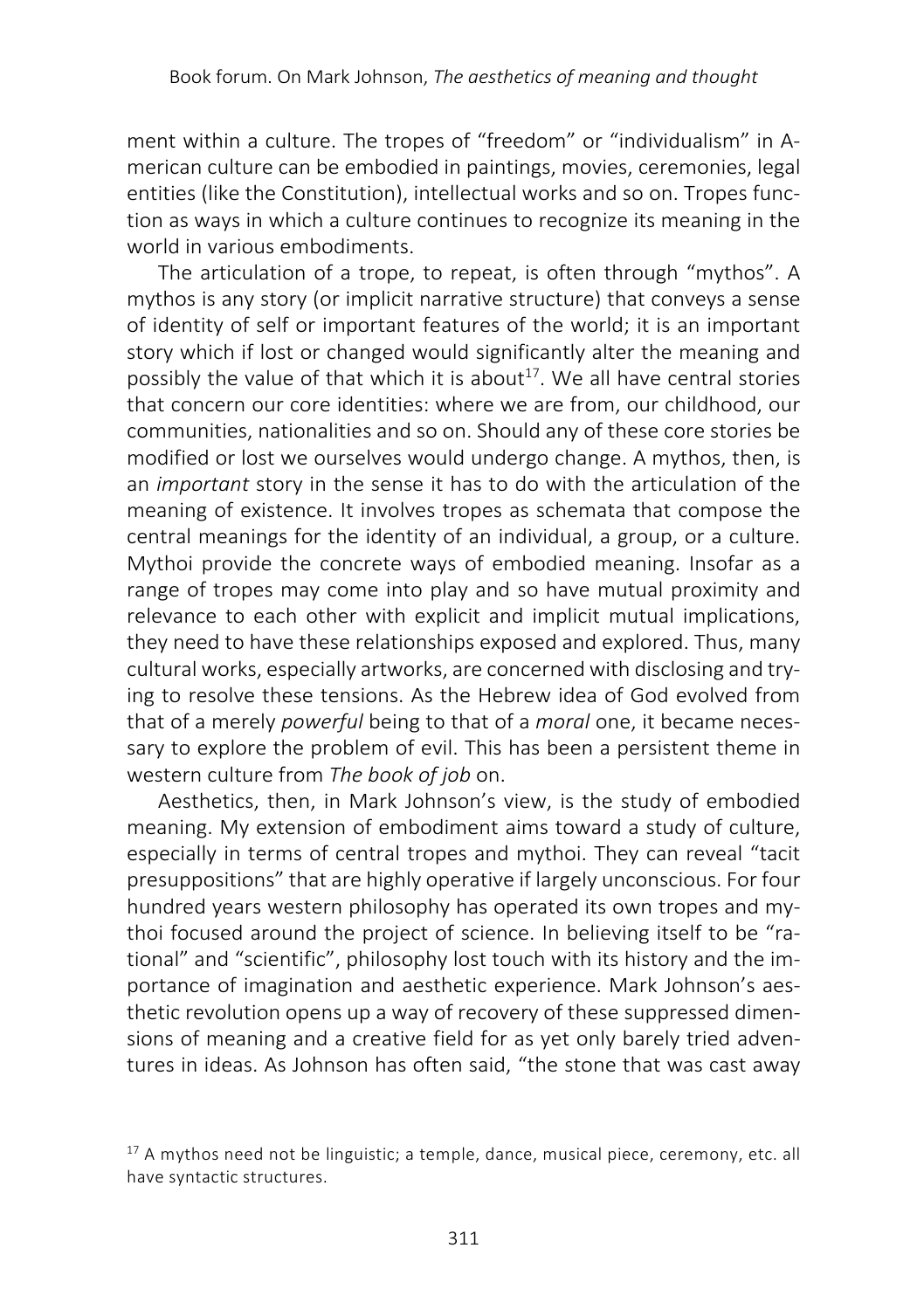shall be the cornerstone" (AMT: 224; after Matthew 21.42 and Ps. 118, 22).

Bibliography

Alexander, T., *The human eros: eco-ontology and the aesthetics of existence*, New York, Fordham University Press, 2013.

Dewey, J., *Experience and nature*, (1925), in *The later works*, 1925-1953, Vol. 1, ed. J.A. Boydston, Carbondale, Southern Illinois University Press, 1981.

Dewey, J., *Art as experience*, (1934), in *The later works*, 1925-1953, vol. 10, ed. J.A. Boydston, Carbondale, Southern Illinois University Press, 1987.

Frankl, V., *Man's search for meaning,* Boston, Beacon Press, 1986.

Gibson, J.J., *The ecological approach toward visual perception*, Boston, Houghton Mifflin, 1986.

Johnson, M., Lakoff, G., *Metaphors we live by*, Chicago, University of Chicago Press, 1980.

Johnson, M., *The body in the mind*, Chicago, University of Chicago Press, 1987.

Johnson, M., *The aesthetics of meaning and thought. The bodily roots of philosophy, science, morality, and art*, Chicago-London, The University of Chicago Press, 2018 [= AMT].

Lakoff, G., *Women, fire, and dangerous things*, Chicago, The University of Chicago Press, 1987.

Whitehead, A.N., *The function of reason*, (1929), Boston, Beacon Press, 1971.

Giovanni Matteucci (University of Bologna)

## How many experiences for an extended mind?

My task here is particularly difficult. The ideas laid out by Johnson in *The aesthetics of meaning and thought* (2018 [= AMT]) and some of the ideas I have tried to justify also recently (Matteucci 2019) seem to strongly converge. In order to play my role as discussant I must therefore enter into technical issues concerning the subtle fine-tuning of the same frame of reference. At the same time, I would not want my arguments to be seen as completely captious. It seems to me that the overall tonality of the shared frame of reference is played out on these details, as when the variation of a single note in a melody succeeds in giving the latter an unexpected colour.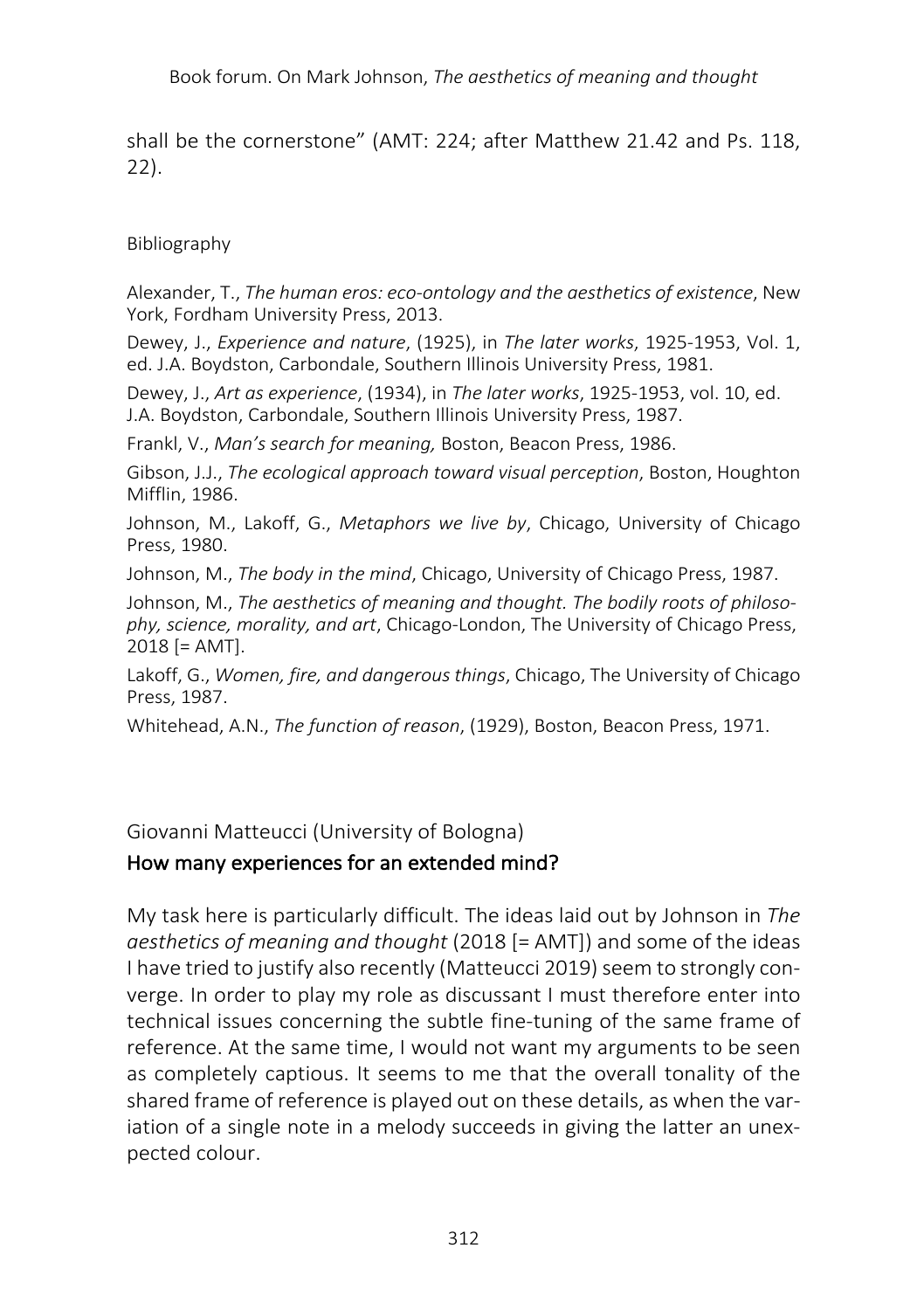1. As far as the general project of a philosophical aesthetics is concerned, the core of Johnson's stance can be well summarized by the following quotations:

Aesthetics is not merely a matter of constructing theories of something called aesthetic experience, but instead extends broadly to encompass all the processes by which we enact meaning through perception, bodily movement, feeling, and imagination. In other words, *all meaningful experience is aesthetic experience*. (AMT: 2)

Aesthetics has been conceived far too narrowly as concerned with something called "aesthetic experience", which is then distinguished from other modes of experience and thought (e.g., theoretical, technical, and moral) that make up the fabric of our daily lives. (AMT: 225)

Any adequate theory of meaning will have to focus on those qualitative and affective dimensions of experience that have usually been regarded as operative mostly in our experience, appreciation, and creation of various arts, but are now recognized as lying at the heart of all our meaning-making. (AMT: 51)

I have no objection to the critique of traditional aesthetics as a philosophy of art that has segregated the aesthetic into a sphere that is as autonomous as irrelevant for what instead would be the "really meaningful" experience. Accordingly, I agree with Johnson that Dewey, and in particular his 1934 masterpiece *Art as experience,* can be a strategic reference point. Redeeming the aesthetic from its segregation, however, perhaps does not mean denying the possibility, and even the opportunity, that it still makes sense to speak of "aesthetic experience" as distinct, in some dimension (without reference to types or kinds), from something else that is, although not aesthetic, yet still experience. I do not believe, indeed, that it is legitimate to argue that every experience as such should be characterized as aesthetic. And I think that this can be supported precisely by remaining faithful to Dewey.

With Dewey, if it is right to deny the existence of different types or kinds of experience, it seems wrong not to recognize the opportunity of describing it according to different dimensions. In the same way, it is by knowing the side of a square that we can determine both its surface area and its perimeter without both reducing one thing to the other and defining different types or kinds to which the square would belong or, even less so, different ontological regions to which it would pertain.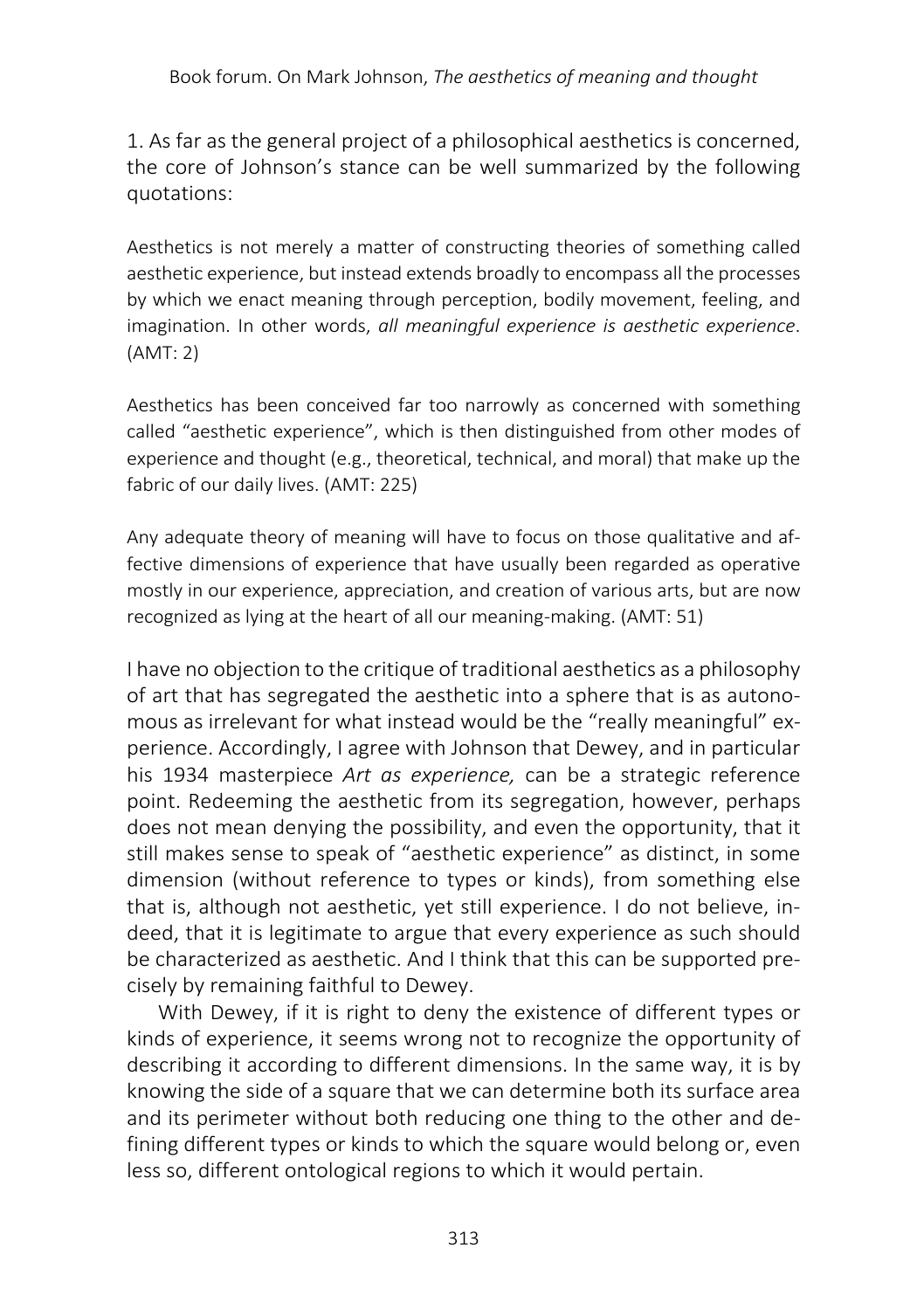Within experience in general Dewey distinguishes what he calls "an" experience, i.e. the experience whose peculiar character becomes a prominent aesthetic dimension (see *Art as experience*'s chapter 3). In other terms, according to Dewey not all experience is aesthetic. On the other hand, the spectrum of the dimensions of experience that Dewey illustrates in *Experience and nature* certainly cannot be reduced to the aesthetic. Aesthetic is (only) "an" experience (or rather: experience when it is "an" experience), not "the" experience. The latter is mere *experienceof* something (when, for instance, a subject faces an opposed object for exclusively cognitive purposes), i.e. the generic interaction between organism and environment. However, it reveals its inhering in the aesthetic dimension (only) when it appears as an aspect of a field relationship that is specific (or specifically pregnant) because the terms between which it is established are also included. When I'm simply feeding myself, my experience is *of* the food; I face the food as a means of my nutrition. But when I'm having "an" experience such as a great meal in Paris, what counts is the experience I have *with* the food that is served to me, *with* the company I'm having dinner with, etc. Here the terms involved, "colluded", are not opposed; they are not considered as facing each other, but as taking part in the course of the same interaction from which they emerge. Speaking of that meal in Paris as "an" experience, means that it is only within this experience that both I and the food are "defined" for what we "truly" are, that is, for the value we will have when we remember or tell someone about that meal. This shows how each *experience-of* is a (potentially) partial manifestation of "an" *experience-with*. It is thus still possible to discern between non-aesthetic experience and aesthetic experience, although not in terms of ontological regions but in terms of phenomenological dimensions.

2. This has directly to do with the relationship between experience and meaning, which similarly does not allow for a 0-1, off-on juxtaposition in Dewey's theory. We could use also here the same scheme that emerged previously. According to the aesthetic dimension, expression is performatively experience *with* meaning. When, on the other hand, this dimension is not pregnant, the relationship to meaning is that of the experience *of* it or, as Dewey says, that of *assertion*.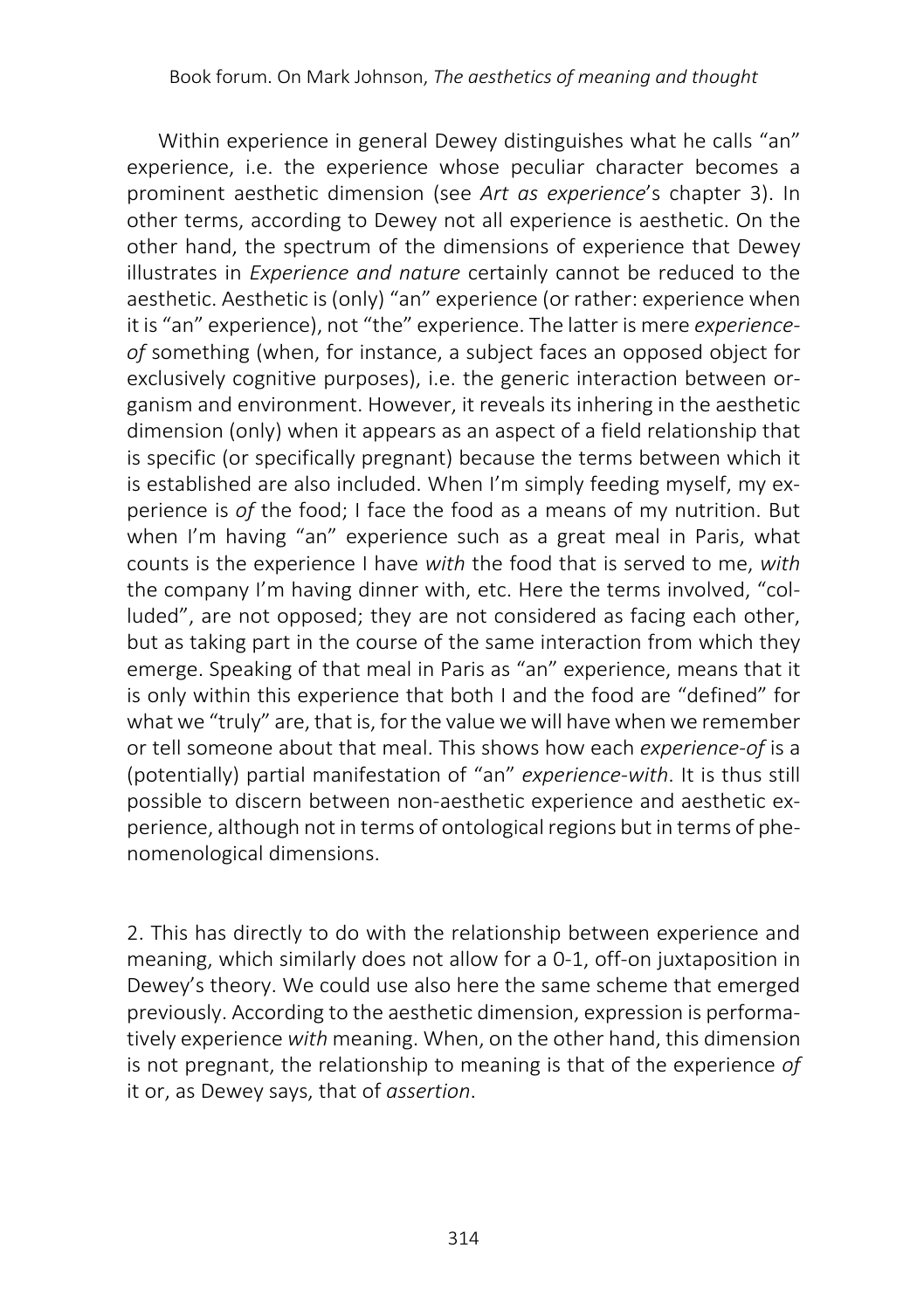In other words:

- In expression meaning is experience, it consists in its very unfolding, in its articulation for how it is structured and configured in its peculiarity (as "an" experience *with* the meaning that is engaging us);

- In assertion meaning is (not absent, but) *terminus ad quem* to which the sign of the assertion points, as experience to which it simply refers (in the ongoing progress of "the" experience *of* the meanings we face).

Expression as an experience *with* the meaning is the way how organisms feel themselves invited to take part in a certain interaction field thanks to the material qualities provided by a medium (in the "material collusion" that the aesthetic engagement defined by Johnson in several pages as "visceral" consists of). Therefore, it marks off the aesthetic dimension of experience. And given this collusive-expressive character of the whole field involving the organism *with* his/her environment, a sort of aesthetic foundation for the conception of the "extended mind" surfaces, making the latter irreducible to the cognitive (as instead is the case in the discussion of the extended mind model in relation to aesthetics recently carried out by Nannicelli 2019).

3. In this horizon, it is necessary to clarify in what sense a conception of the mind as embodied is able to really preserve also its own extended nature. Neglecting the latter could have consequences that risk deeply impacting on the way we consider the aesthetic in general.

When we speak of an extended mind, the idea that a mind which is intracranial first and only then "gets extended" in order to include portions of the outer world is misleading. Once again we could use Dewey and his conception of the verbal character of the mind to underline how the extended mind coincides with the very organism-environment interaction in its various modalities (as the manifold articulations of the verb "to mind" show). In this sense I would say that extended mind means first of all *experience-with*: it cannot be conceived not only beyond embodiment (as Johnson points out; AMT: 55), but also regardless of its aesthetic connotation, i.e. its intrinsically immersive nature (on the link between aesthetic and immersive, AMT: 247-8), where however (and on this, perhaps, I disagree with Johnson) the body in which it is embodied is not a subject, but a vector of the field itself. To speak of an extended mind therefore means at the same time to speak of an oxymoronically impersonal (not yet felt as personal) lived-living body. It is the active threshold of a perceiving that becomes feeling and vice versa, of an osmotic border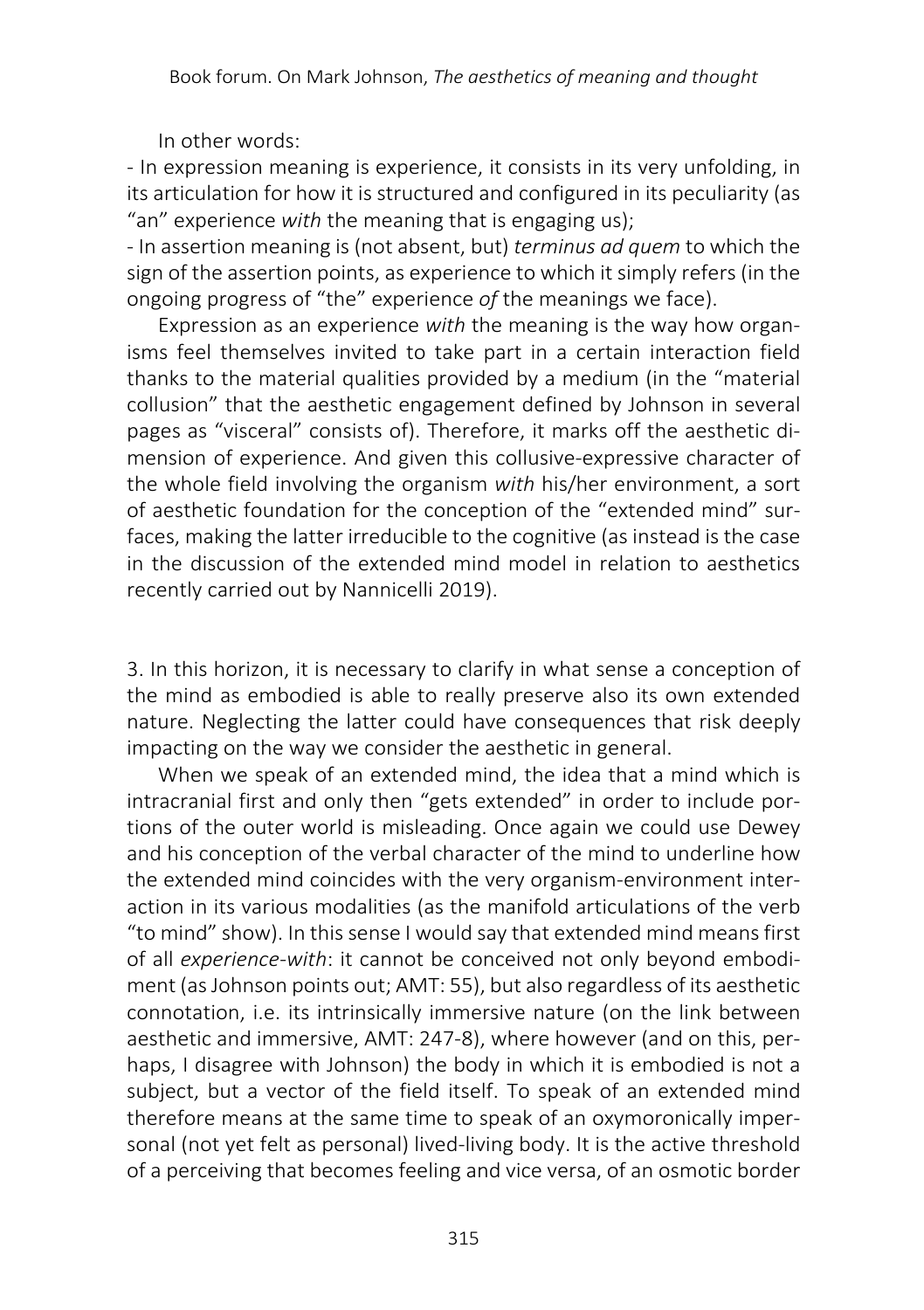on which something like a Self (a tendency towards the first person perspective) and something like a world (a tendency towards objectivity) emerges. Understood otherwise, that is, starting from the body in the first person, the idea of embodiment would only replicate, with respect to the body, the same dualistic patterns of the modern and Cartesian mind, with the further drawback of being less armed against a brutal reductionism (moving from a mind as an interaction to a mind as a mere neurological system).

Thus, it is true that Johnson notes that "meaning arises in the processes of organism-environment interaction that mutually define ourselves and our world" (AMT: 14), or also that "subjectivity and objectivity are thus two aspects of one and the same experiential process" (AMT: 204). However, in the description that he offers of this mutuality, the radical mediation that should precede the reality of a Self and of a world is instead expressed beginning from a Self (with its acquired contents, either perceptually or imaginatively, that is, with respect to a past currently deemed reactivable or with respect to a future currently deemed predictable) and a world (with its objective properties given as affordances) (see, for instance, AMT: 14).

This is also confirmed by Johnson's non-critical reference to Barsalou and his "simulation semantics" theory (see also AMT: 246). It is no coincidence that this account of nuclei of perceptual meaning is carried out according to the principle of "simulation", as if – empiristically – the "real" perception were another matter entirely.

This could be countered with a more markedly phenomenological interpretation of the above mentioned radical mediation. The experiential content, especially on the perceptual and aesthetic level, is anything but simulated: it "enters the scene" in its full meaning. When we read a poem, we do not simulate events (as Johnson seems to suggest when he writes: "Our understanding of the poem operates partly through our sensory and motor simulation of the events presented therein"; AMT: 16). Properly, these events enter the scene (as, again, Johnson suggests when he rightly states: "That felt qualitative unity is not re-presented by the poem; rather, it is *enacted in* and *realized through* the continuous process of the unfolding of the poem"; AMT: 17). The term "simulation", with the halo of denigration of appearance it bears, does not seem to me entirely compatible with this performative enactment which consists in the entering into the scene of an experiential arc which even the organism that participates personally experiences *with*.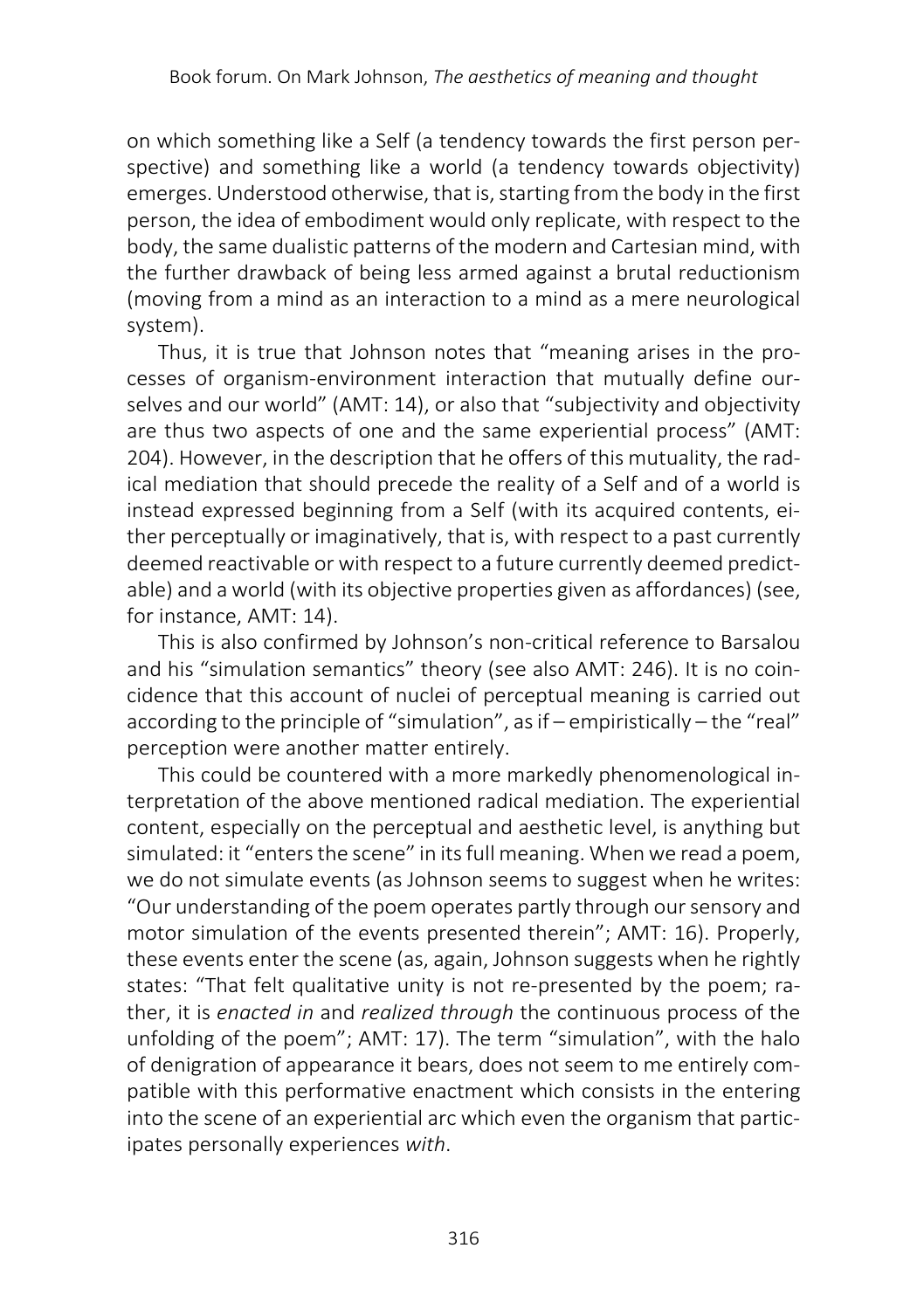"Simulation" can apply in an empiricist perspective that emphasizes the ontological impoverishment, of true reality in the simulation: a simulation can always be falsifying and fictitious and therefore it is intrinsically amendable. Instead, the overall aesthetic content of an experience is never, as such, amendable (at most, with the same vectors involved in an experiential arc one can always have a new experience, and not amend the previous one).

The question can also be addressed with respect to ordinary experience. As far as Johnson's observations on the "meaning of a bowl" (AMT: 244-5) are concerned, the thesis that it "is not just some abstract concept specifying a defining set of features that jointly constitute it as a bowl" (AMT: 244) is certainly to be supported. What I find problematic, however, is his further description, that seems to place the meaning exceeding any abstract definition in the set of perceptual or imaginative experiences that have been acquired previously with respect to the object (see also AMT: 210 and 244 ff.). This description can at most corroborate a regressive analysis of meaning, which however does not explain either its emergence or the capacity of the generation of a "new" meaning, which by definition is such because it manifests itself without any previous acquisition.

The point is that everything we are willing to call a "bowl" shares not objective traits or personal lived experiences, but the fact that it populates a field in which the experience *with* something unfolds itself in the same way (the way in which materials, even liquid ones, are contained and made transportable, for instance: a "bowl-lish" field, so to speak, which requires those who act personally to manage it accordingly, i.e. responding to the expressive appeal they feel drawn by), regardless of whatever we experience (whether it be artifacts made of ceramic or other materials, or even our own bowl-shaped hands). In short, aesthetics is, prior to being the experience *of* the possible (see AMT: 248), an experience *with* possibility.

And it is to this "how" that the various perceptual or imaginative acquisitions also hold on in the course of our lives. Indeed, it constitutes the radically extra-linguistic component of meaning on which Johnson himself insists several times (see for instance, directly linked to the aesthetic, AMT: 209 ff., and especially 211-2) (without, however, clarifying in what terms this is compatible with the regressive vision mentioned above). Indeed, the "how" is what language stages with words, and which thus always exceeds the propositional order of the latter, as much as any other given set of signs. And in order to capture this "how" one must rather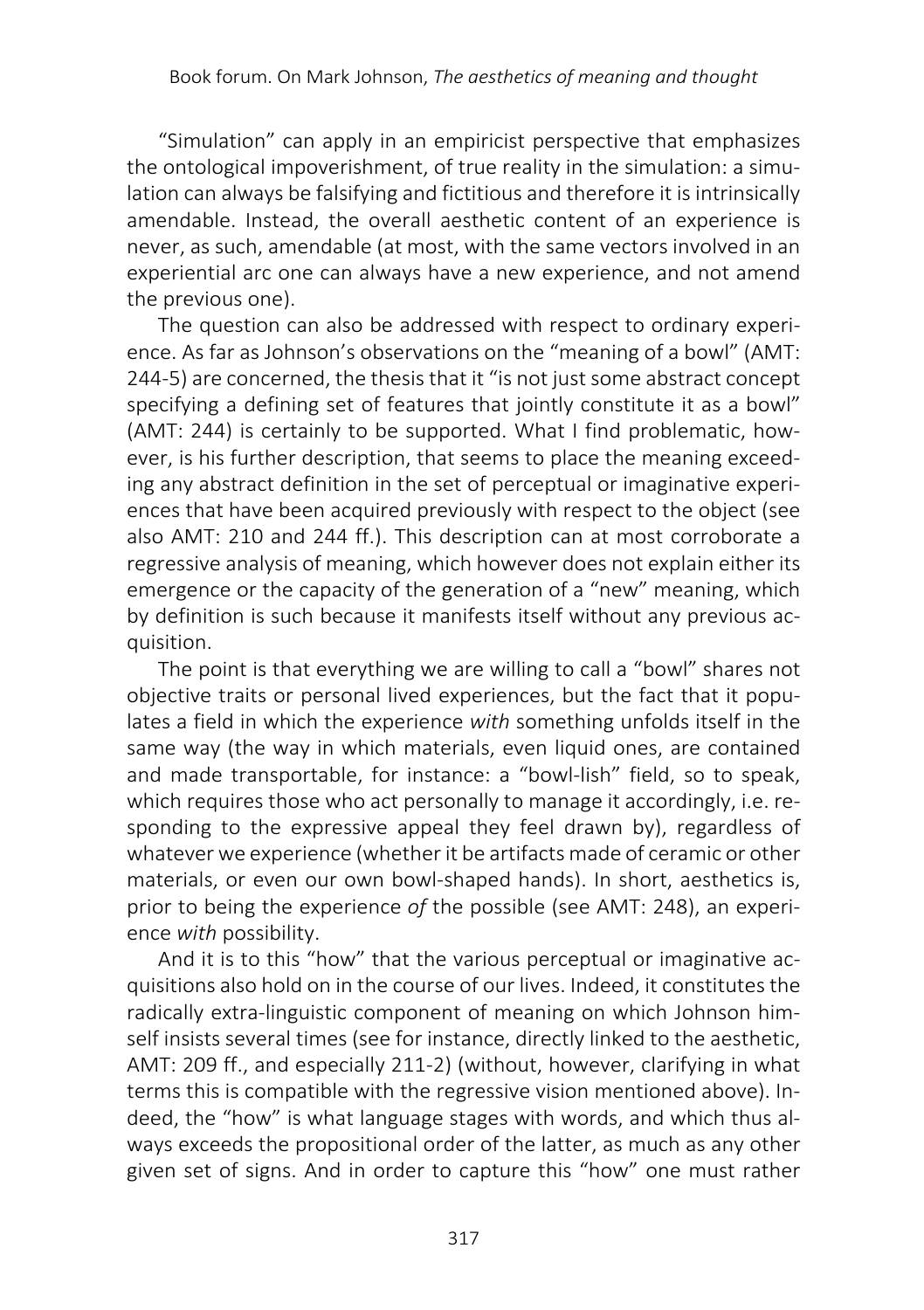insist on the relational dimension of experience outside of any ontological hypothesis about what is in an experience, whatever side (subjective or objective) one wants to consider.

#### Bibliography

Dewey, J., *Art as experience*, (1934), in *The later works*, vol. 10, 1925-1953, ed. J.A. Boydston, Carbondale, Southern Illinois University Press, 1987.

Johnson, M., *The aesthetics of meaning and thought. The bodily roots of philosophy, science, morality, and art*, Chicago-London, The University of Chicago Press, 2018 [= AMT].

Matteucci, G., *Estetica e natura umana. La mente estesa tra percezione, emozione ed espressione*, Roma, Carocci, 2019.

Nannicelli, T., *Aesthetics and the limits of the extended mind*, "British Journal of Aesthetics", 59 (2019), pp. 81-94.

Tone Roald (University of Copenhagen)

### The primacy of the aesthetic. A discussion on Professor Mark Johnson's book *The aesthetics of meaning and thought*

Return to me often and take me, beloved sensation, return to me and take me – when the body's memory awakens, and old desire seeps again into the blood; when the lips and the skin remember, and the hands feel as if touching anew.

Return to me often and take me in the night, when the lips and the skin remember. (Kavafis 1912)

Konstantinos Kavafis' poem, *Return to me*, is a celebration of the body's potential to create meaning in sensing. The artistically rendered meaning reveals the significance of the sensuous body, a field of deep experience. What Aristotle wrote more than two thousand years ago in *Physics* resonates with Kavafis' poem: "Art<sup>1</sup> completes what nature cannot bring to a finish. The artist gives us knowledge of nature's unrealized ends". Nature

<sup>1</sup> Aristotle used the Greek word *techné* which translates not only to "art", but also "craft".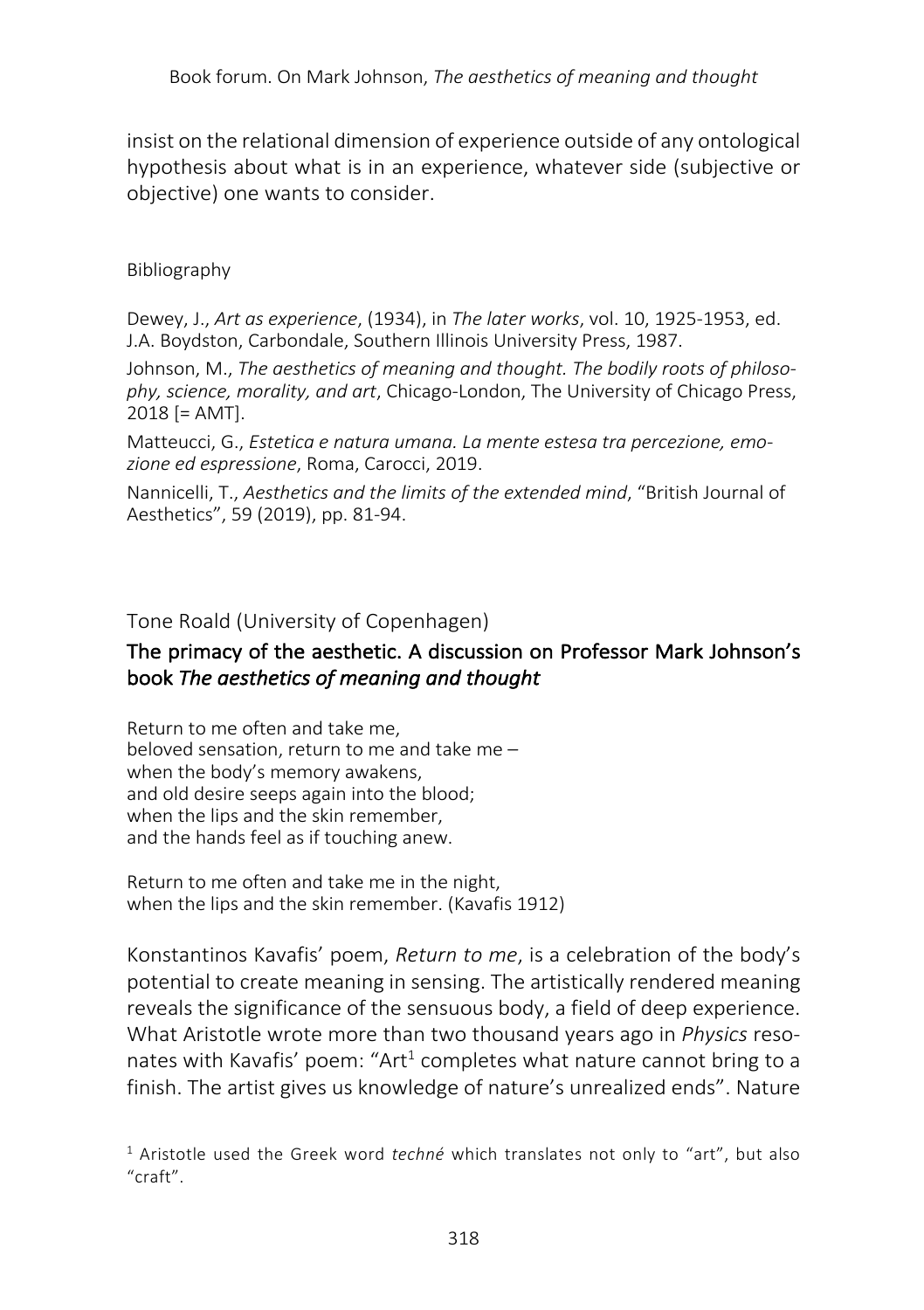realized anew: this Kavafis achieves through an intensification of meaning. Implicit in Aristotle's statement, and exemplified by Kavafis, is that art can complete or give form to experience, and at its root lies the body and its ways of being in the world. Art is an exemplary form for expressing intensified meaning, and all meaningful experiences are aesthetic. This is the crux of Professor Johnson's *The aesthetics of meaning and thought*  (2018 [= AMT]). He shows that aesthetics is the foundation experience and that meaning is rooted in our bodily ways of being in the world. Meaning is experienced through sensed "patterns, images, concepts, qualities, emotions and feelings" (AMT: 2), which are the origin for both subjectivity and intersubjectivity – in other words, the foundation of all experience. Aesthetics is that which reveals meaning, a meaning that is first and foremost bodily and sensate, but at the same time the bedrock of law, morality, philosophy, thought, and reason. Because of this bodily continuity in meaning, experience should not be distinguished as different kinds or varieties. Experiences are alike in their bodily foundation. They are more similar than they are different, as all experience is intimately connected.

Aristotle argued that thoughts and feelings are connected. Both take part in forming an experiential whole; they are mutually constitutive. So too argues Johnson, through a reading of John Dewey, among others. But even if some of these thoughts have been known for a long time, Professor Johnson's work is revolutionary. He blends these ancient insights with cognitive science and neuroscience and (humorously) shows us a way toward philosophical and scientific progress. The value of his scholarship cannot be overestimated. As one of the most important philosophers of our time, Johnson, in collaboration with George Lakoff in their seminal work on metaphors, has fundamentally altered the way we understand the relationship between our bodily experiences and language. In the current collection of essays, Johnson expands on this earlier work by showing how meaningful experience is aesthetic. His far-reaching claim is that "it is ultimately the aesthetic dimensions of experience that underlie and make possible philosophy and all other modes of thinking" (AMT: 200).

Aesthetics has for centuries been viewed as subordinate to logic and epistemology – a common prejudice since Kant, whose project of critique, Johnson points out, granted aesthetics a particular epistemic function. One of the results was that feelings were viewed as a result of, not the basis for, judgement (of beauty on art and nature). Feelings were "secondary" (AMT: 9). Johnson turns such reasoning on its head, showing that what was regarded as superior is in fact dependent upon what was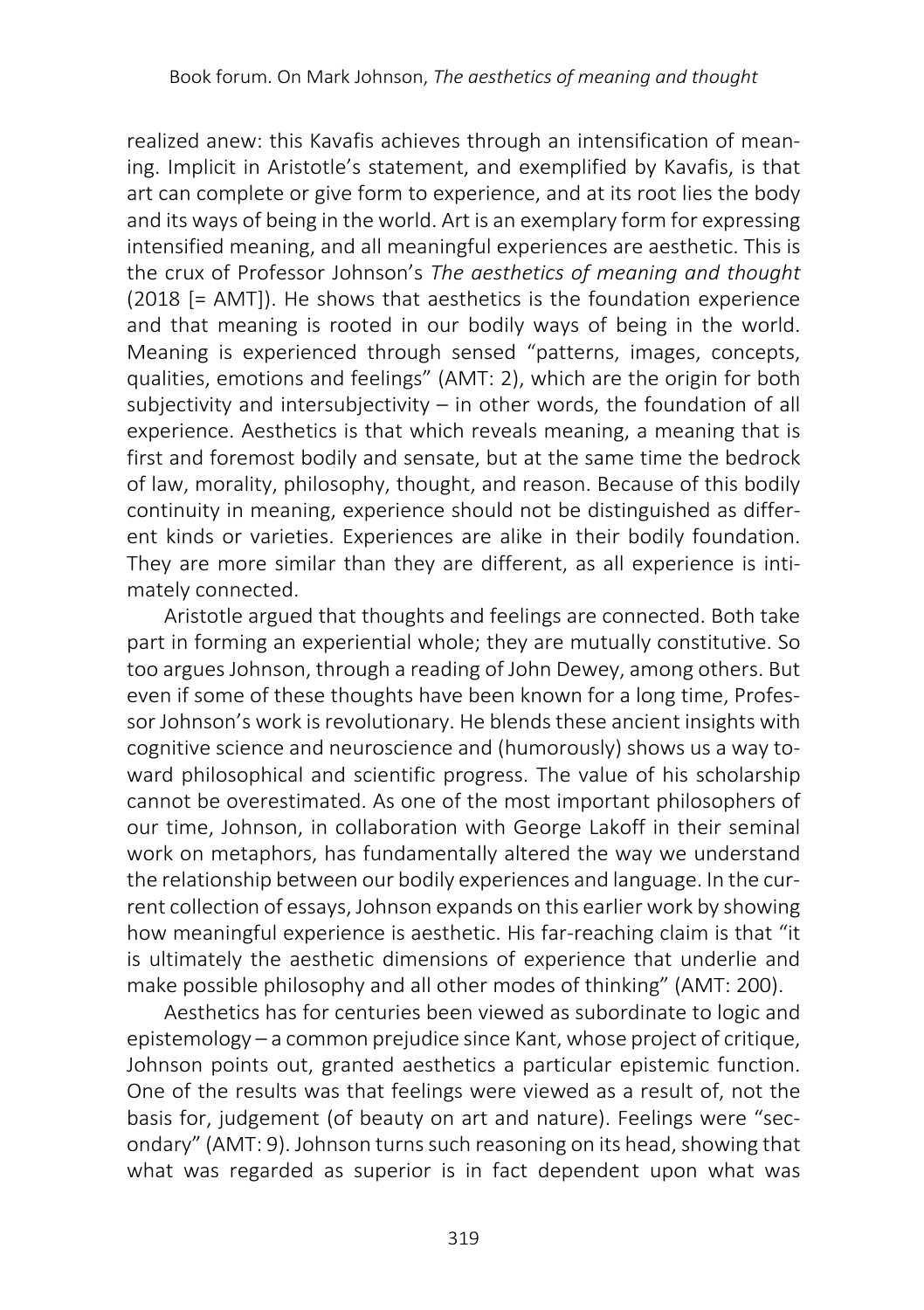regarded as inferior for its existence – reason is dependent upon the aesthetic dimension, and with it, feelings. Johnson does so in a balanced way, as reason and logic are certainly important for democracy, morality, ethics, etc. He dissolves the rigid boundaries between the various fields and the various aspects of subjectivity by focusing on their common ground. This is a particularly important focus given how powerful a grip the natural sciences have on research, where the importance of theory and qualitative research is generally downplayed. Particularly in this context, Johnson's contributions continue to be revolutionary. One could say that pragmatism has been cutting-edge for a long time, its full impact yet to be experienced. One of the ways this impact is to be experienced is through focusing on the more anti-reductionistic questions regarding how experience – and, with it, activity, affectivity, and meaning – develops. By answering some of the big (or hard) conundrums of philosophy, Johnsons provides us with an answer to the question: How does the aesthetic provide the foundation for meaning and thought?

Aesthetics comes from the Greek word "aisthesis" and Aristotle used it to refer to sense experience. Dorthe Jørgensen, in her comprehensive work on the history of aesthetic ideas (see for instance Jørgensen 2003), divides the history of aesthetics into two broad streams: one concerned with processes of sensing, the other with art. Johnson is concerned with both and shows how they are continuous with each other. Aesthetics, Johnson argues, is about how we acquire meaning in a world of sensing that forms understanding: "*All meaningful experience is aesthetic experience*" (AMT: 2). This is a profoundly powerful statement. It does not mean that all experiences are aesthetic, as *meaningful* experience is endowed with a "unifying, qualitative whole" (AMT:  $214)^2$ . This was, Johnson stresses, Dewey's grand idea for aesthetics. Not all experience, he continues, has this characteristic, as most of the time experience is fragmented and not well defined – "slack", in other words. But when experience is meaningful, it has the characteristic of being unified. Art, Johnson argues, is the epitome of such experience, because art has a unique capacity to express meaning that cannot be adequately captured by formal language.

<sup>&</sup>lt;sup>2</sup> This is an important distinction today as there is a tendency to see all experience as sense experience, that is, meaningful experience. Within the enactivist tradition, sense-making is meaning-making, and when conscious, we are in a continuous process of sensing. The differentiation of experience into "unifying qualitative wholes" reveals that some experiences stand out in contrast to others. Not all experiences are meaningful.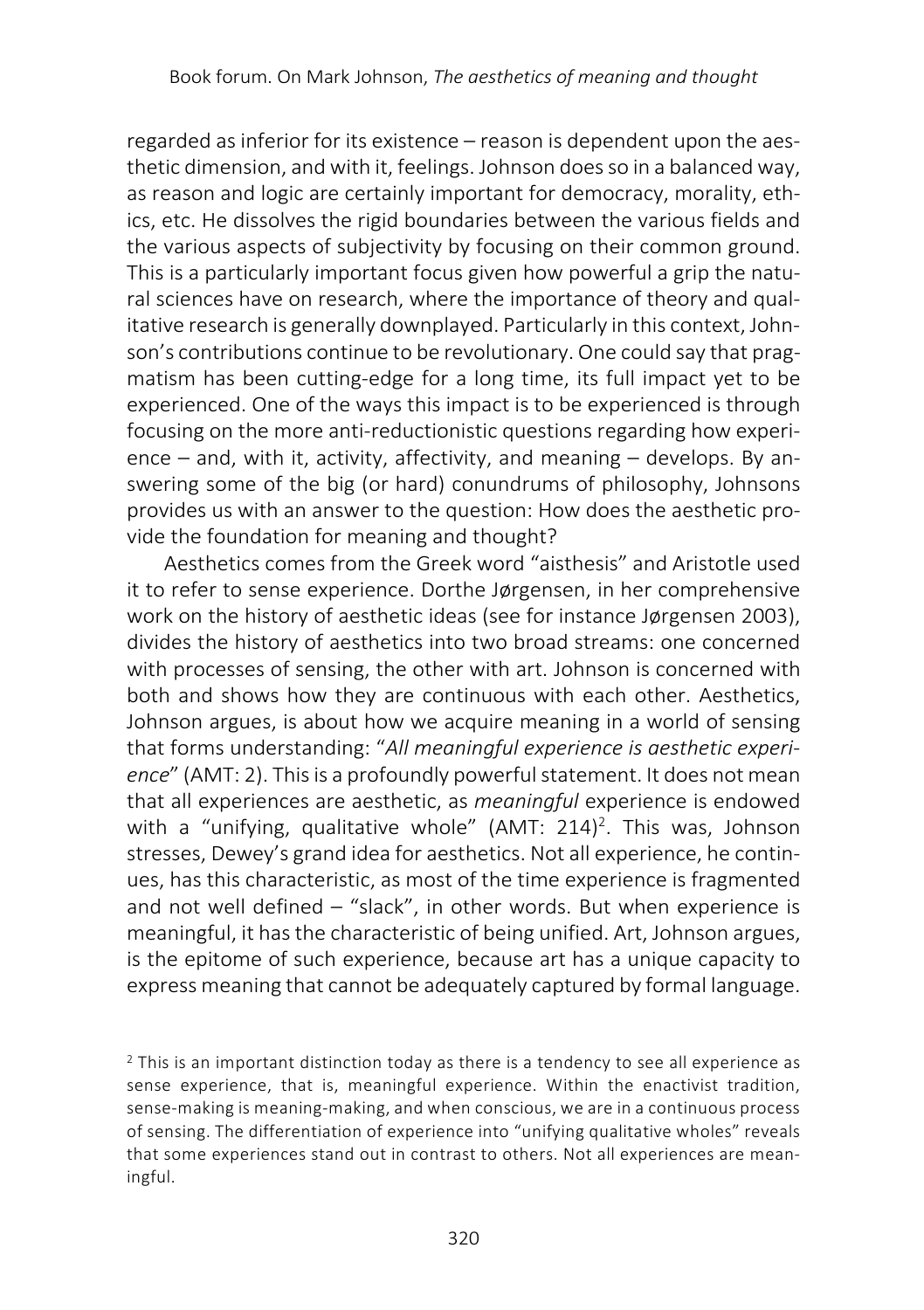Art is the consequence of intense activity manifesting "depth, intensity, focus" (AMT: 210); a rich variety of meaning related to the everyday. When art is meaningful it is because it relates to common experience.

Therefore, to single out aesthetic experience as unique experience is about the worst you can do, according to Johnson: "One of the biggest errors we can make in aesthetic theory is the fetishizing of 'the aesthetic', as if only certain very special kinds of experience are aesthetic. That road wrongly leads to the separation of art from life (as if ordinary living was not an aesthetic undertaking), and robs us of the means to explain the power of artworks to matter to us and to change us" (AMT: 240). What concerns me, however, is whether such a claim leads us to ignore important qualitative differences between art and other forms of activities, e.g. crafts. When artists give form to their work, this is (most of the time) a daunting, all-encompassing task. For example, psychologist Bjarne Sode Funch has shown in Funch (1997) how the artist often gives form to emotional life. When we experience these works, they give form to our emotions. We know from qualitative research that experiences with art can make your life meaningful in a new way. From a psychological point of view, it is unproblematic to state that aesthetic experience can be special, yet related to the everyday. Certainly, there is common ground to be found between meaning-making (Johnson's aesthetic dimension) and art, but there are important qualitative differences too. I will not attempt to give a definition of art, but one characteristic is that it reveals new expression (and thereby new meaning). Without recognizing some special characteristics of art, are we not in danger of reducing the rich variety of meaning and experience? This risk is exemplified by Dewey, who even regarded "habits as art" (AMT: 37). What we regard as art is certainly not a unitary phenomenon; it is also, as Johnson stresses, steeped in morality, economics, and politics. But is it not, nevertheless, characterized by rather unique objects that may lead to qualitatively unique experiences?

The question then becomes: How can we maintain continuity without losing sight of difference? An answer can be found in Professor Johnsons own work. Transferring his thoughts on the concept of "property" to "aesthetics" means that aesthetics is not characterized by necessary and sufficient features: "Instead the concept is a vast radially structured category with a small number of central members or prototypical cases surrounded at various distances by noncentral members, according to principles of extension such as conceptual metaphor and metonymy" (AMT: 195). In this way, experiences can be related, yet qualitatively different.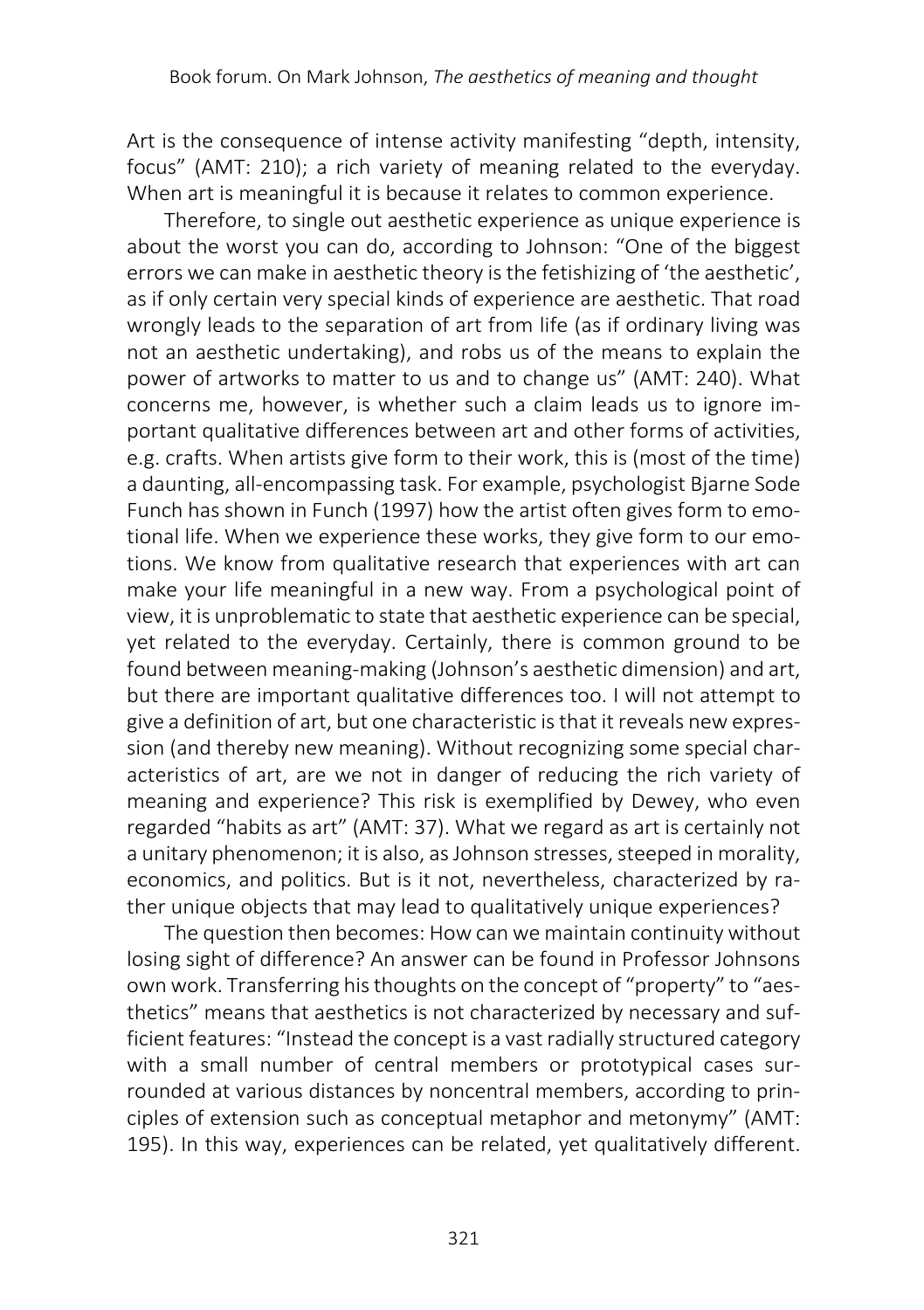Experiences with art can resemble other experiences, yet endow us with unique possibilities for affective meaning.

This reduction of difference in regards to art may resemble a reduction of difference with regard to subjectivity where "pragmatism denies mind/body dualism" (AMT: 45). Johnson also refers to a "non-dualist conception of experience" (e.g. AMT: 108). Since Descartes, this has been a necessary and important challenge, but the phenomenological fact remains that not all experience is expressed, and there is an experiential difference – or a duality – represented in the metaphors "inner" and "outer". In other words, there is a necessary distinction revealed in "inner" and "outer", and also in "body" and "mind". We know today that the "inner" is constitutively dependent upon the "outer", and that the body gives form to thought and has its own "tacit cogito" (see Merleau-Ponty 1945). How can we avoid the radical duality of Descartes and maintain a continuity between "inner" and "outer" without losing sight of their difference?

One of Professor Johnson's solutions or goals is for cognitive science to adapt to the insights of pragmatism. Succeeding in this would indeed be a small revolution. Although he argues for a plurality of approaches and methods for science and philosophy (AMT: 112-3), he also claims that "cognitive neuroscience is now (and will remain into the distant future) the principle mode of insight into mind, thought, language, and values" (AMT: 114). Johnson enters into dialogue with second-generation cognitive neuroscience, which takes seriously the bodily aspects of thought, meaning, and reason. I would like to question whether this tradition, nonetheless, necessarily should be supplemented and challenged by the rich insights of phenomenological, psychodynamic, and cultural-historical analyses of subjectivity, which take seriously the flux and flow of "inner" and "outer". Cognitive neuroscience is certainly dominant in academia today, but is it not, for instance, dependent on phenomenology to provide a clarification of the nature of the phenomena in question?

Continuing this line of thought, with reference to William James's notions of "thought-feeling" and "feeling of thinking" (AMT: 105), Johnson argues that emotions and feelings are essential to all experience: "Emotions lie at the heart of our ability to grasp the meaning of any situation in which we find ourselves" (AMT: 20), and emotion is "at the heart of cognitive processes" (AMT: 21). In other words, he does not give priority to cognition as compared to affect. The priority of reason or cognition over affect is a remnant of the Enlightenment. Since Johnson has shown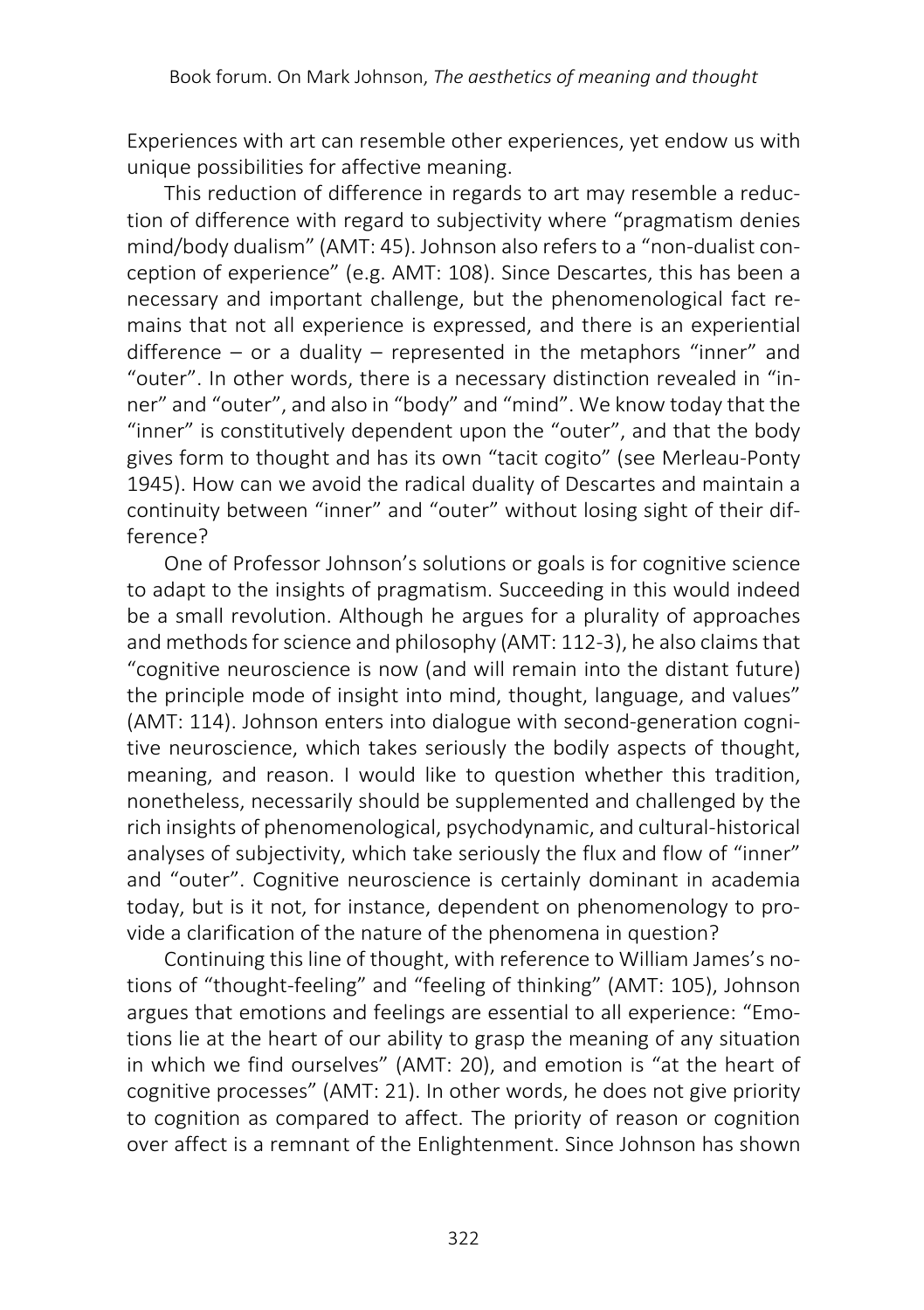us that language and metaphors matter, how should we rethink and rename cognitive science?

These are only minor contentions or points for discussion, for at the heart of all these approaches and at the depth of all experience lies bodily, sensuous, and thereby aesthetic understanding, which reveals itself in language through metaphor. Professor Johnson has provided us with insight into the basis of all experience, which unites us beyond our philosophical, psychological, and scientific differences.

### Bibliography

Funch, B. S., *The psychology of art appreciation*, Copenhagen, Museum Tusculanum Press, 1997.

Johnson, M., *The aesthetics of meaning and thought. The bodily roots of philosophy, science, morality, and art*, Chicago-London, The University of Chicago Press, 2018 [= 2018].

Jørgensen, D., *Skønhedens metamorfose: de æstetiske ideers historie*, [*The metamorphosis of beauty: the history of aesthetics*], Copenhagen, Gyldendal, 2003.

Kavafis, K., *Return to me*, (1912), in *Poems in whole,* Athens, Modern Times, 2011.

Merleau-Ponty, M., *Phenomenology of perception*, (1945), London, Routledge, 1962.

## Mark Johnson

## Responses

I want to begin by expressing my gratitude to my commentators, for their willingness to read *Aesthetics of meaning and thought* and then provide constructive critical observations on my general philosophical orientation. I greatly appreciate their commitment of considerable time and energy, and their insightful comments have helped me better understand and articulate my own perspective. When astute readers raise concerns about something you've said, this can provide a much-needed occasion for recognizing lack of clarity in expression, confusion about one's own view, or downright error.

In courses I teach on the philosophy of John Dewey, I often begin with the warning that Dewey takes virtually every philosophical term (e.g., experience, nature, art, mind, thought, knowing, feeling, value) and reinter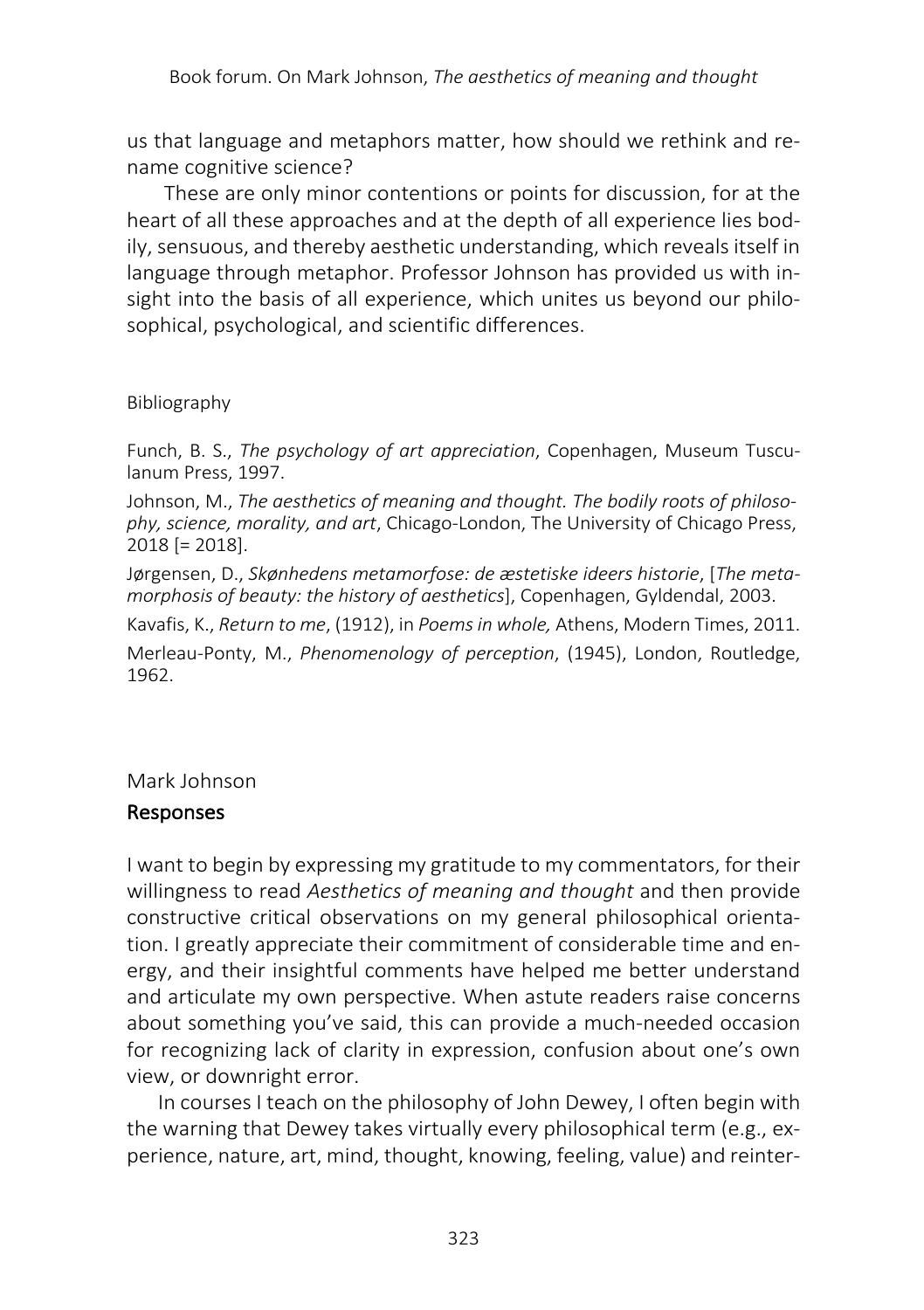prets that term in the context of a radically non-dualistic and processoriented account of mind, thought, and language. Consequently, terms like "experience" and "aesthetics" are used in ways that challenge our commonsense conceptions, and even mainstream philosophical conceptions. In my work, a primary example of this reinterpretation is my claim that "all meaningful experience is aesthetic experience" (Johnson 2018 [= AMT: 2]). Giovanni Matteucci is concerned that, in recognizing the central role of aesthetic elements in everyday experience, I may have failed to appreciate the possibility and importance of a distinctly "aesthetic experience". Thus, he suggests that "it still makes sense to speak of 'aesthetic experience' as distinct, in some dimension (without reference to types or kinds), from something else that is, although not aesthetic, yet still experience" (AMT: x). He concludes, "I do not believe, indeed, that it is legitimate to argue that every experience as such should be characterized as aesthetic".

Professor Matteucci and I are in general agreement, along Deweyan lines, that not everything we experience has an aesthetic character. The point here, as Tone Roald observes, is that much of what we call experience is slack, incoherent, underdeveloped, and not particularly meaningful. This so-called experience has to be distinguished from what happens when the materials and processes of life achieve a meaningful organization that marks that experience off from the more mundane lackluster occurrences that make up our ordinary undergoings and doings. Dewey called such an event "*an* experience", to indicate its consummatory character. So, when, at the beginning of the book, I said that I would be arguing that "*all meaningful experience is aesthetic experience*"*,* the word "meaningful" is crucial, insofar as it indicates *an experience.* We call an experience "aesthetic" and we call certain objects "art" to mark them as exemplary instances where meanings are especially harmonized, intensified, and enriched. They reveal possible meanings of an object or event. These are not distinct "types" of experience, but rather represent a continuum of experiences ranging from barely coherent mundane happenings all the way up to celebrated enactments of meaning in the arts and sciences. So, I suspect that Professor Matteucci actually agrees that none of this requires the postulation of distinct types of experiences having unique ontological or epistemological characteristics, even though we can still speak of "aesthetic" experiences of enriched and heightened meaning that play a special role in our lives.

However, I take issue with Professor Matteucci's interpretation of my position on two important points. The first is his claim that, in emphasiz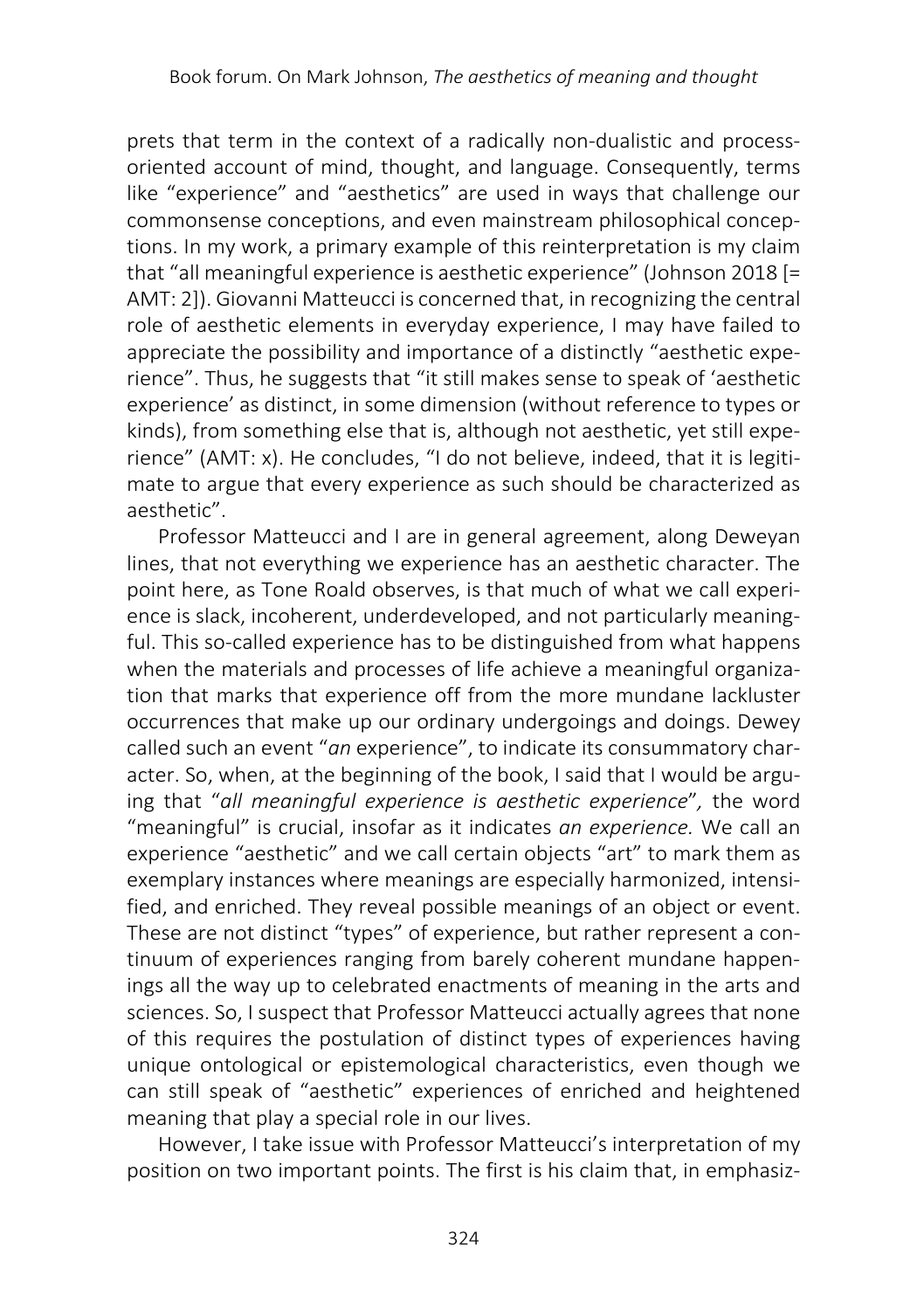ing the primordial role of organism-environment interactions, I may have turned the "self" into an object and thereby simply reinforced the Cartesian mind-body dualism I am claiming to overthrow. He says "the radical mediation that should precede the reality of a Self and of a world is instead expressed [by Johnson] beginning from a Self (with its acquired contents, either perceptually or imaginatively, that is, with respect to a past currently deemed reactivable or with respect to a future currently deemed predictable) and a world (with its objective properties given as affordances)". Against this reading, I would simply point out that throughout the book I have argued that self and world are emergent patterns of experience, and not separate or separable entities of any sort. What we call the self is, indeed, an intermingling of habits of perception, thought, feeling, and responsive action, but it is never a static object, nor merely the sum of past experiences, insofar as it is always moving toward possibilities for future experiences.

Regarding this issue of the nature of selfhood, Professor Matteucci warns that the term "simulation semantics" might tend to reinforce the mistaken notion that there is a pre-given, fixed self that simulates observed perceptions and actions. To counteract this reading, I have interpreted simulation, not as copying, but instead as activating some of the same sensory, motor, and affective processes in reading or hearing a description of some experience as would operate in actually having that experience. Professor Matteucci correctly notes my insistence that poems and other artworks do not *re-*present pre-existing meanings, but rather *enact* possibilities of meaningful experience in a continuously unfolding process. He then asks whether this enactive view is best captured by the term "simulation", a term that "does not seem to me entirely compatible with this performative enactment". I agree with this important point. Let me therefore say that the "simulation semantics" of which I spoke, is not that of a fixed, pre-existing, self that then represents perceptions and actions; rather, it is an enactive growth of a self-in-process as it encounters the meaningful affordances available in its present context. I suspect that Professor Matteucci and I agree that what I'm calling simulation is an active, constituting, and ever-developing process through which the self is continuously re-made.

The second significant point of disagreement stems from Professor Matteucci's insistence that my account of meaning-making is based solely on past experiences, and does not embrace the enactment of new possibilities for meaning and value. If this were true, it would be a most non-Deweyan and woefully inadequate account of experience. He says, "what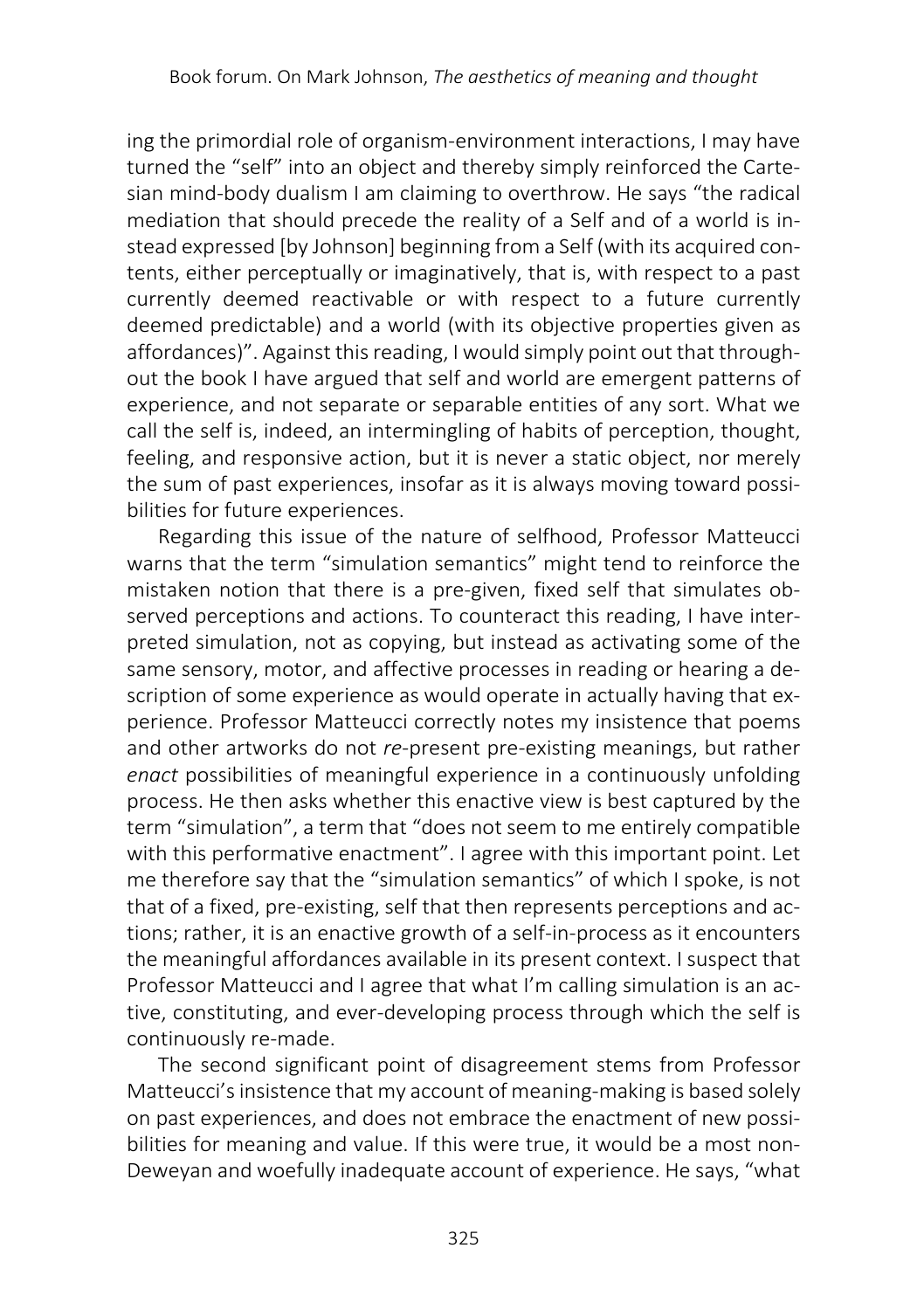I find problematic, however, is his further description, that seems to place the meaning exceeding any abstract definition in the set of perceptual or imaginative experiences *that have been acquired previously with respect to the object*" [italics added]. He calls this a "regressive analysis of meaning". To the contrary, I had hoped it was evident that the meaning of a situation is just as much a matter of the possibilities for *future* meaningful experiences it affords, as it is a matter of past sedimented experiences. One of my recurrent mantras about the temporality of processes of meaning is that the meaning of an object or event is the experiences (past, present, and future) it affords a creature of a certain physical makeup, interacting with its social others, and projecting into possibilities for future experiences. So, I trust it is clear that, far from being a merely regressive (past oriented) process, human meaning-making is equally progressive, reaching out toward the future possibilities it can envision and enact. Art, I have claimed, is an exemplary instance of this temporal process of expanding and deepening meaning.

Tone Roald appreciates my expanded conception of aesthetics as pertaining to all dimensions of *meaningful* experience. Her opening paragraph is a clear, concise, and incisive summary of the structure of my argument: "He shows that aesthetics is the foundation of meaningful experience and that meaning is rooted in our bodily ways of being in the world. Meaning is experienced through sense 'patterns, images, concepts, qualities, emotions and feelings', which are the foundation for both subjectivity and intersubjectivity – in other words, the foundation of all experience. Aesthetics is that which reveals meaning, a meaning that is first and foremost bodily and sensate, but at the same time the foundation of law, morality, philosophy, thought, and reason". Tracing key implications of this embodied aesthetics, Professor Roald anticipates my response to Professor Matteucci's concern about over-generalizing the scope of the aesthetic. She observes that my central claim that all meaningful experience is aesthetic experience "does not mean that all experiences are aesthetic, as *meaningful* experience is endowed with a 'unifying, qualitative whole'. [...] [M]ost of the time experience is fragmented and not well defined – 'slack', in other words. But when experience is meaningful, it has the characteristic of being unified [...] and art is the epitome of such experience, because art has a unique capacity to express meaning that cannot be adequately captured by formal language".

Professor Roald is a world expert on the phenomenology of aesthetic experience, so her major concern with my view is whether it can do justice to those events in experience that we tend to mark off as especially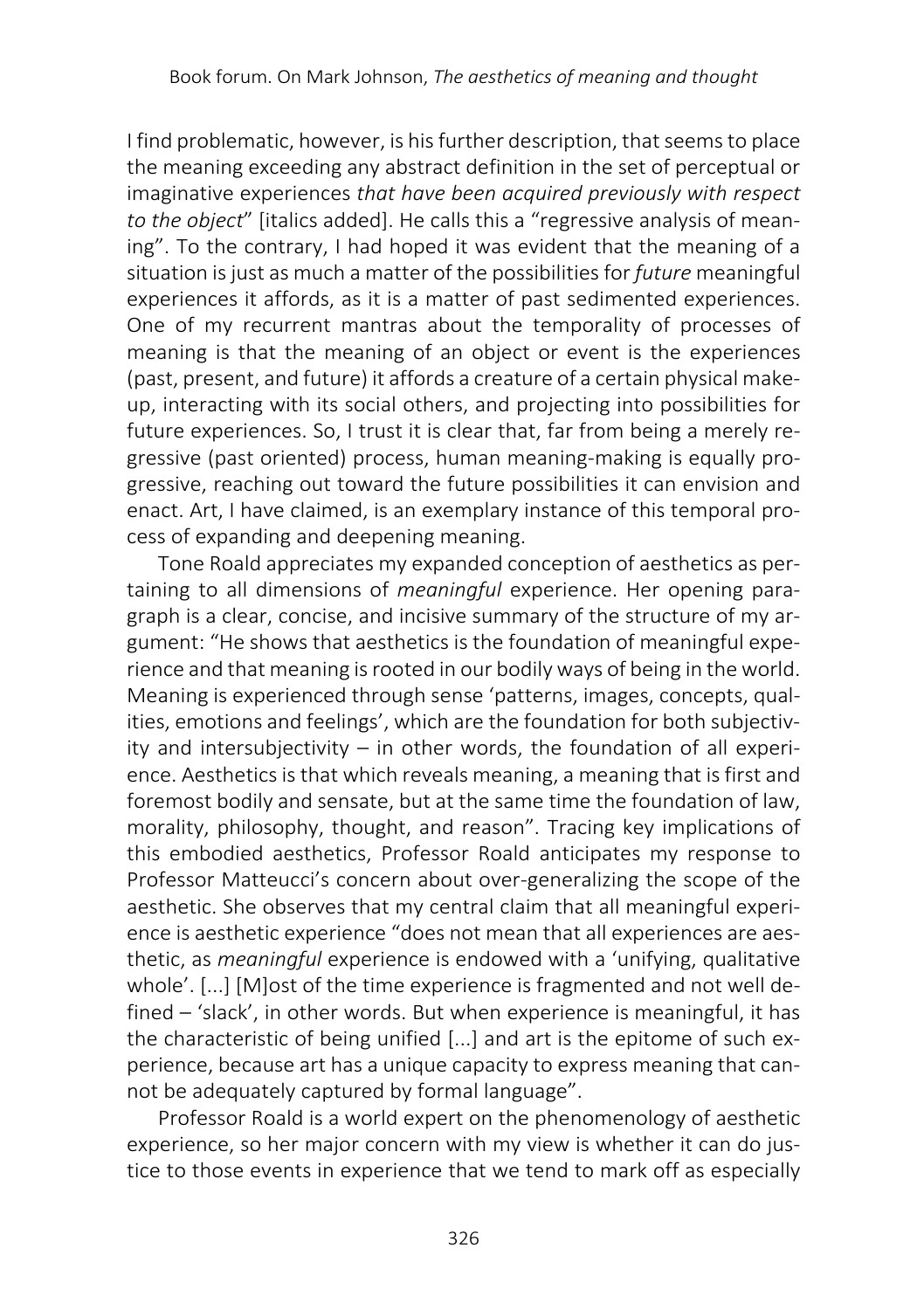aesthetic. "What concerns me" she says, "is whether such a claim (that all meaningful experience is aesthetic experience) leads us to ignore important qualitative differences between art and other forms of activities, e.g., crafts. [...] When we experience these works, they give form to our emotions. We know from qualitative research that experiences with art can make your life meaningful in a new way" [parentheses added]. With this point, I completely agree. However, following Dewey, I am regarding the aesthetic dimensions of meaningful experience as forming a continuity that runs from "*an* experience" in daily life (i.e., one that is qualitatively unified and stands out as meaningful) up to those works of art that we value for their rich enactment of emotions, values, and possibilities for meaningful experience. So, I agree with Professor Roald that there is value in studying how we experience what we call "works of art" and heightened "aesthetic experiences", just as long as we do not hypostatize such experiences into unique, discrete kinds. The phenomenological analyses she and her colleagues in Copenhagen are developing have an important role to play in gaining a deeper understanding of the pervasive workings of aesthetic dimensions in all aspects of our lives.

This brings us to an important methodological point. I have touted the importance of recent "second-generation" cognitive science in helping us understand the workings of aesthetics in meaningful experience. One reason for emphasizing the contributions of what I call *embodied cognitive science* is that the vast majority of our cognitive and affective processes operate unconsciously, and are not directly available to conscious introspection. Therefore, we need to employ all of the empirical methods of inquiry available to us, if we hope to understand the breadth and depths of human experience. We cannot rely only on introspective reflections. That said, there is nonetheless a significant role for just the kind of phenomenological analyses Professor Roald and her co-workers are exploring. I am suggesting that phenomenological reflection can provide only part of an adequate account, and it must be integrated with other empirical approaches from the various mind sciences that allow us to probe unconscious processes. Therefore, when Professor Roald ends by asking "whether this tradition (of second-generation [embodied] cognitive science), nonetheless, necessarily should be supplemented and challenged by the rich insights of phenomenological, psychodynamic, and cultural-historical analyses of subjectivity" I respond with a resounding "Yes!" [parenthesis added].

The need for a suitably rich and non-reductive phenomenology of aesthetic dimensions of experience is beautifully elaborated by Hallgjerd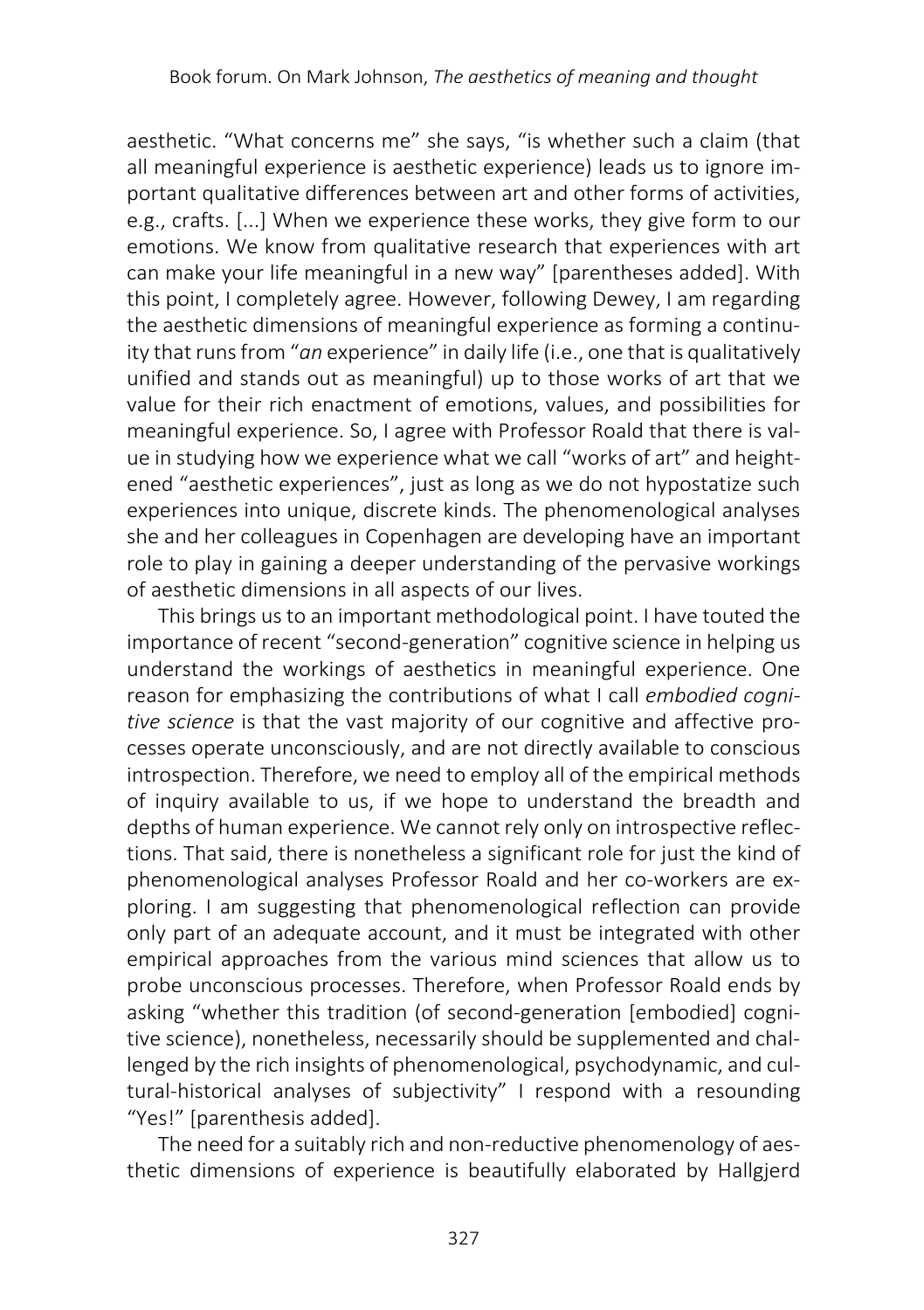Aksnes, a professor of musicology at the University of Oslo. Over the past two decades, she has explored what it means to have an embodied aesthetics – an aesthetics rooted in our sensory, motor, and affective engagement with our world. This entails that aesthetics cannot be, in its first instance, an intellectual conceptual enterprise. Instead, it must focus primarily on the perceptual, qualitative, emotional, feeling-based, and action-oriented dimensions of meaning. Consequently, Professor Aksnes drives home the necessity of starting with a phenomenological account of musical phenomena that is descriptively rich and nuanced, and thereby that has at least some chance of capturing the aesthetic workings of musical meaning, which can be gestured at, but never completely described in language. For, without a rich and thick description of musical experience, we would have no idea how to employ embodied cognitive science for the elucidation of musical processes. You have to circumscribe and describe musical events and experiences before you can explain how they work.

Musical experience is an enactment of qualities and emotional (and feeling) contours in a process of metaphorical musical motion. Therefore, a perceptive musical phenomenology can reconnect us to the power of the music to *move us* in our very core. So, picking up on my brief attempt to describe some of our experience as we see and hear Gene Kelly's famous *Singin' in the rain*, Professor Aksnes adds to and enriches my description, as indicative of what an embodied aesthetics would involve, and why it matters. In so doing, by further extending and deepening my account, she shows how an aesthetics of embodied meaning should proceed. Contrary to traditional aesthetic theory, we do not need an epistemology attempting to explain how music can achieve vaunted *cognitive status*; instead, we need an account of the simulative affective enactment of some of the musical forces, qualities, and contours of motion that make music so powerful and captivating for us. Why is it that most of us would trade a thousand philosophical or psychological essays on the pain of lost love, for one playing of the Beatles' *Yesterday?* It is because the Beatles enact the full felt sense of loss and anguish through the resources of musical timbre, melodic line, harmonies, and tempo. As Professor Aksnes illustrates, an embodied aesthetics has to immerse us in these enactive processes as best we can through the limited resources of conceptual language. In her own research on musical therapy, Professor Aksnes argues "that so-called *receptive* music therapy (i.e. music therapy that takes music listening as its point of departure) is not at all passively receptive, [...] but rather 'actively acting' ('aktivt handlende'), as we say in Norwegian – or *enactive*".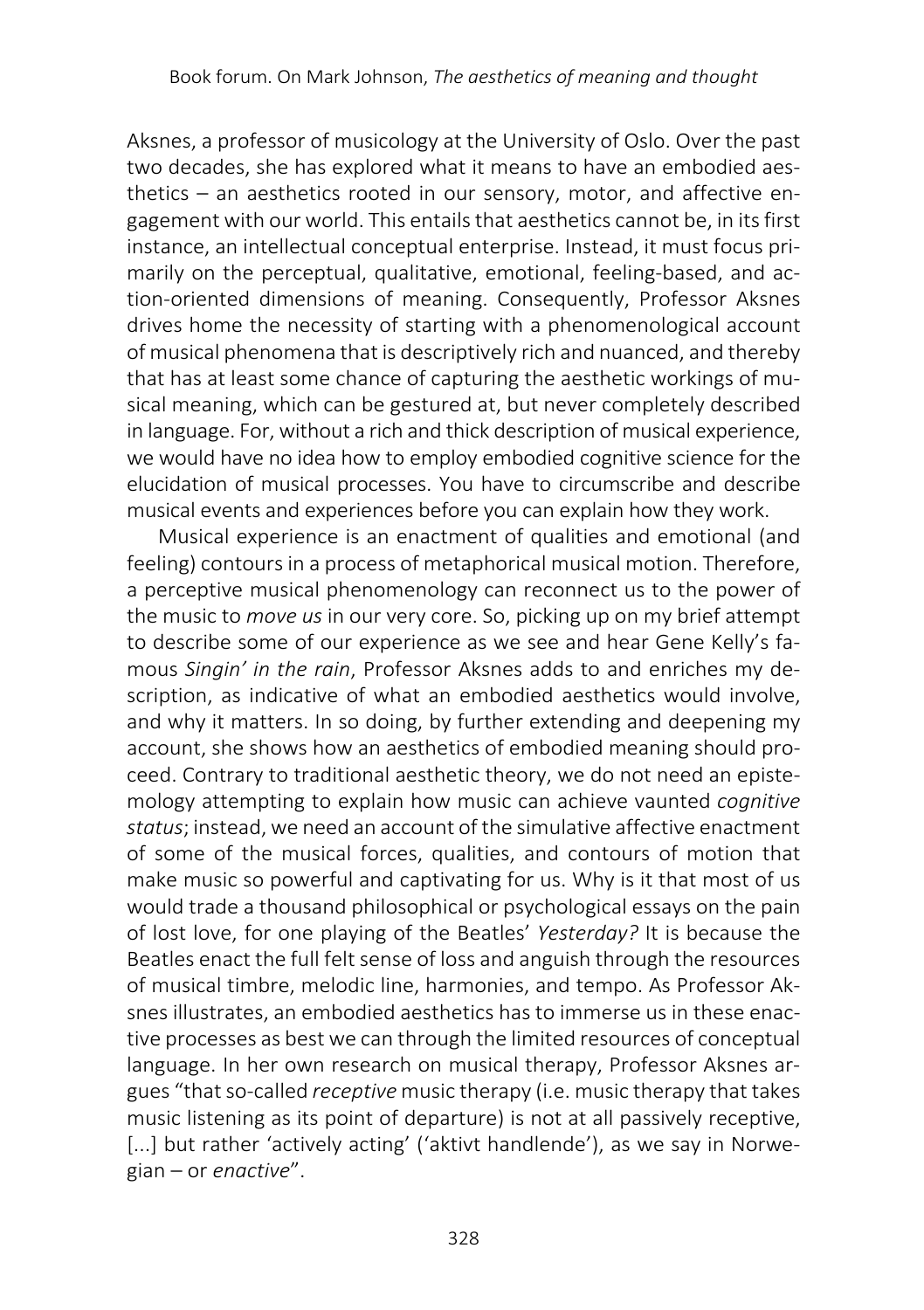As a wonderful example of this power of music, Aksnes points to our musical outbursts in a time of global pandemic crisis: "Musical joy, like a smiling face, happy voice, and silly swooshing splash, is *contagious* – even more contagious than the Coronavirus! That is why people are rushing to their balconies all over the world to play with, and for, each other these days: to share empathetic humanity and contagious musical joy during the Coronavirus crisis". As proof of the power of embodied aesthetic experience, one is almost tempted to add QED (i.e., that which was to be proved) after these sentences.

I very much appreciate Professor Aksnes' insight that an aesthetics of the sort we are exploring here is itself an *art.* She points out that our phenomenological descriptions, when done well, are themselves poetry – not formal conceptual analyses, but artistic enactments of meaning. What better example could there be of how aesthetic considerations operate pervasively and profoundly at all levels of our experience, understanding, and reasoning, which is one of the central claims of my book.

The cultural realization of such an aesthetic undertaking provides an appropriate segue into Tom Alexander's account of the cultural forms of meaning and symbolic interaction that develop in and through our bodybased processes of meaning-making. Projects like mine, that focus mostly on the emergence of meaning in our sensory, motor, and affective processes, sometimes have a tendency to over-emphasize the embodied bases for meaning and thought, while not giving sufficient attention to the social and cultural dimensions of experience and cognition. In response, I have tried, over the past fifteen years (and especially in *The Meaning of the Body*), to be more attentive to the social construction of systems of meaning and value. Professor Alexander's rich accounts of cultural meanings, in his lovely book *The human eros: eco-ontology and the aesthetics of existence,* provides a ground-map for exploring our definitive human need for meaning and value, as realized in our socio-cultural practices and institutions. In his commentary on my book, therefore, he focuses on how we can move from what might appear to be individual psychological processes and operations to large-scale cultural meanings and values.

I began my academic career working on the central role of conceptual metaphor in all aspects of conceptualization and reasoning, and so Alexander begins by observing how these systematic conventionalized metaphors are, in fact, repositories of shared cultural values and meanings that constitute habits that shape the way we experience, understand, think, and act. Alexander has a deep appreciation of the central role of imagination in human understanding and thought. He explains this new con